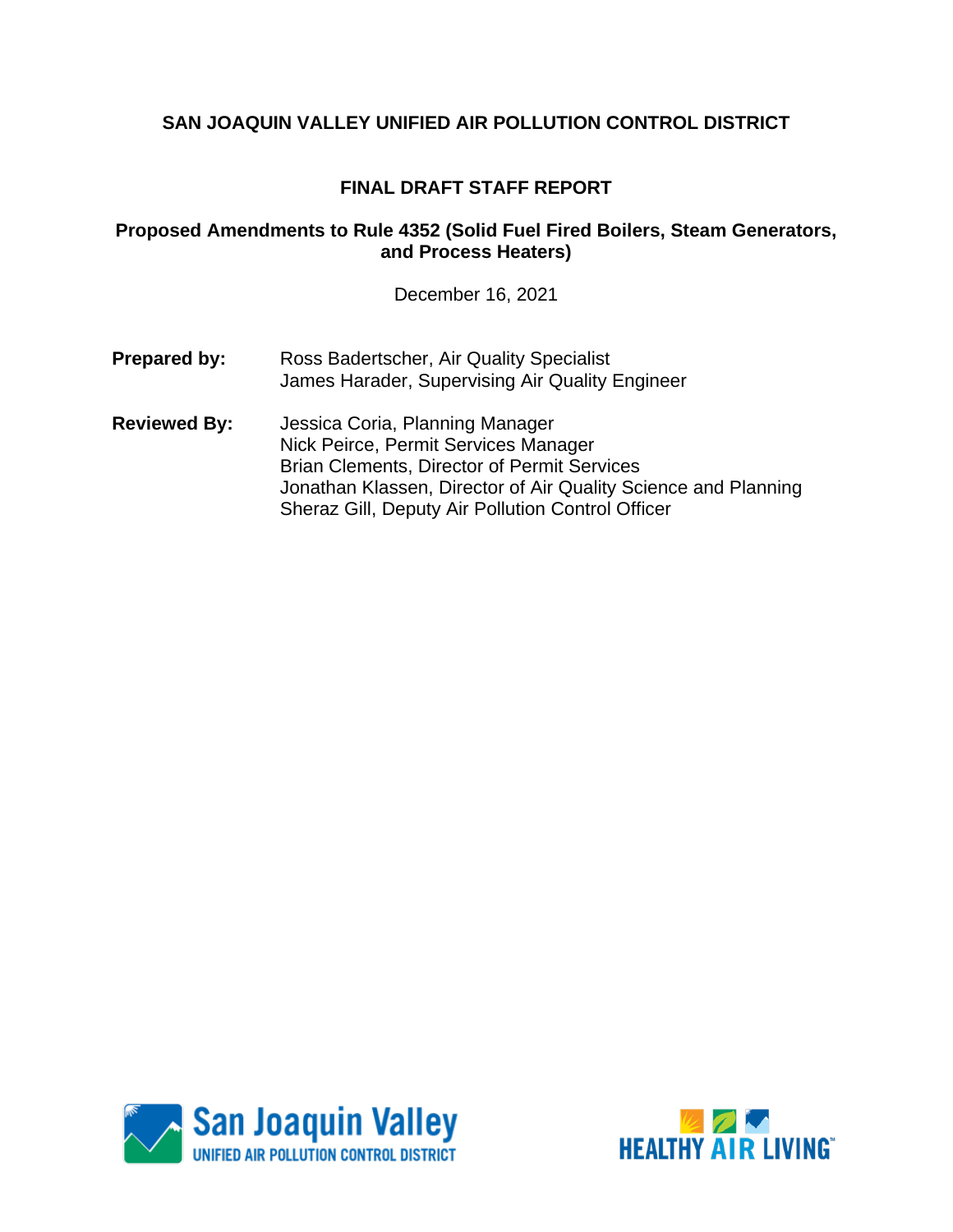Final Draft Staff Report **December 16, 2021** 

This page intentionally blank.

2 *Final Draft Staff Report with Appendices for Proposed Amendments to Rule 4352*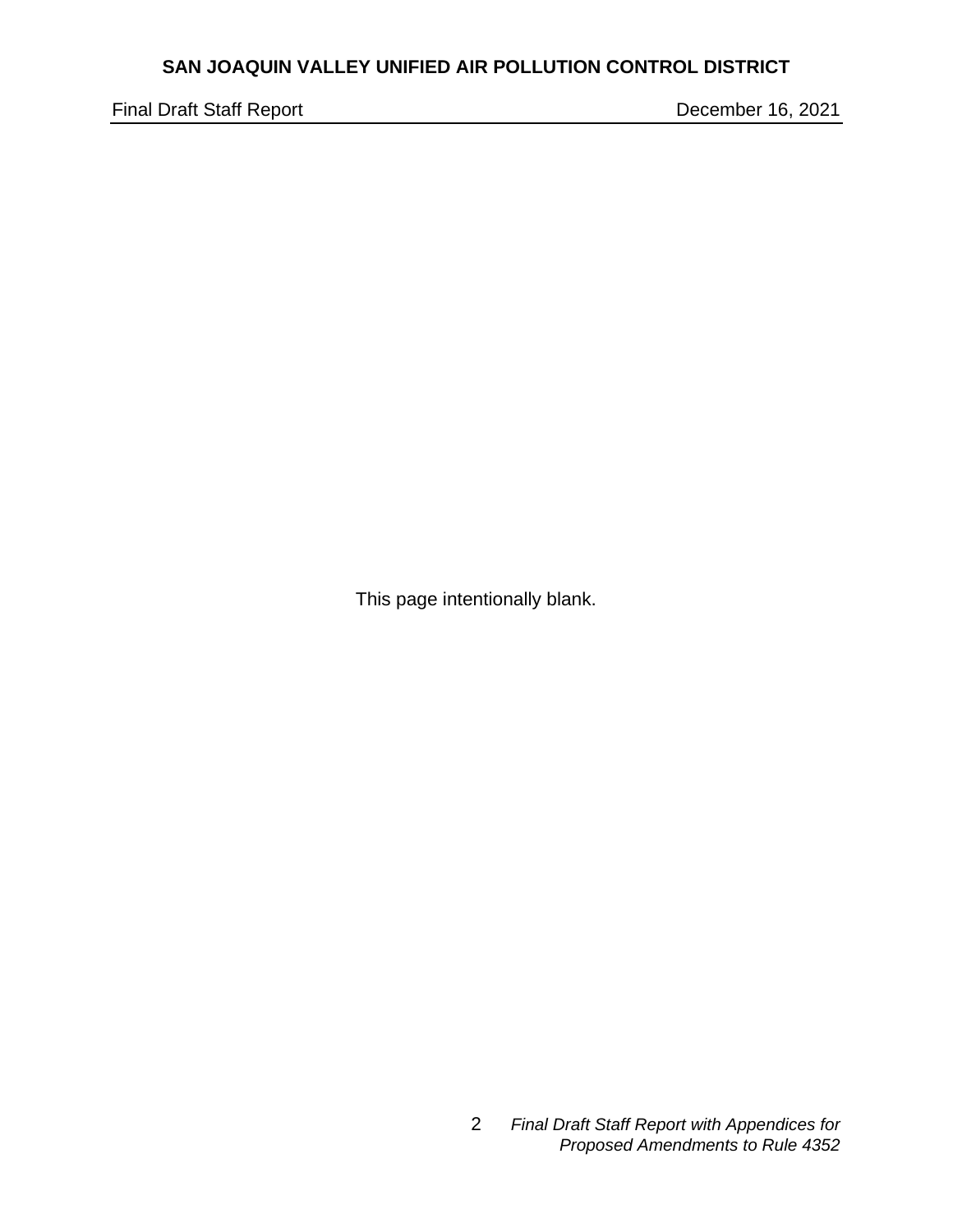Final Draft Staff Report **December 16, 2021** 

## **Table of Contents**

| I.   |    |                                                                   |  |
|------|----|-------------------------------------------------------------------|--|
|      | А. |                                                                   |  |
|      | В. |                                                                   |  |
|      | C. |                                                                   |  |
|      | D. |                                                                   |  |
| Ш.   |    |                                                                   |  |
|      | А. |                                                                   |  |
|      | В. |                                                                   |  |
| III. |    |                                                                   |  |
| IV.  |    |                                                                   |  |
|      | А. |                                                                   |  |
|      | В. |                                                                   |  |
|      | C. |                                                                   |  |
|      | D. |                                                                   |  |
|      | Е. |                                                                   |  |
|      | F. | Most Stringent Measures (MSM) and Best Available Retrofit Control |  |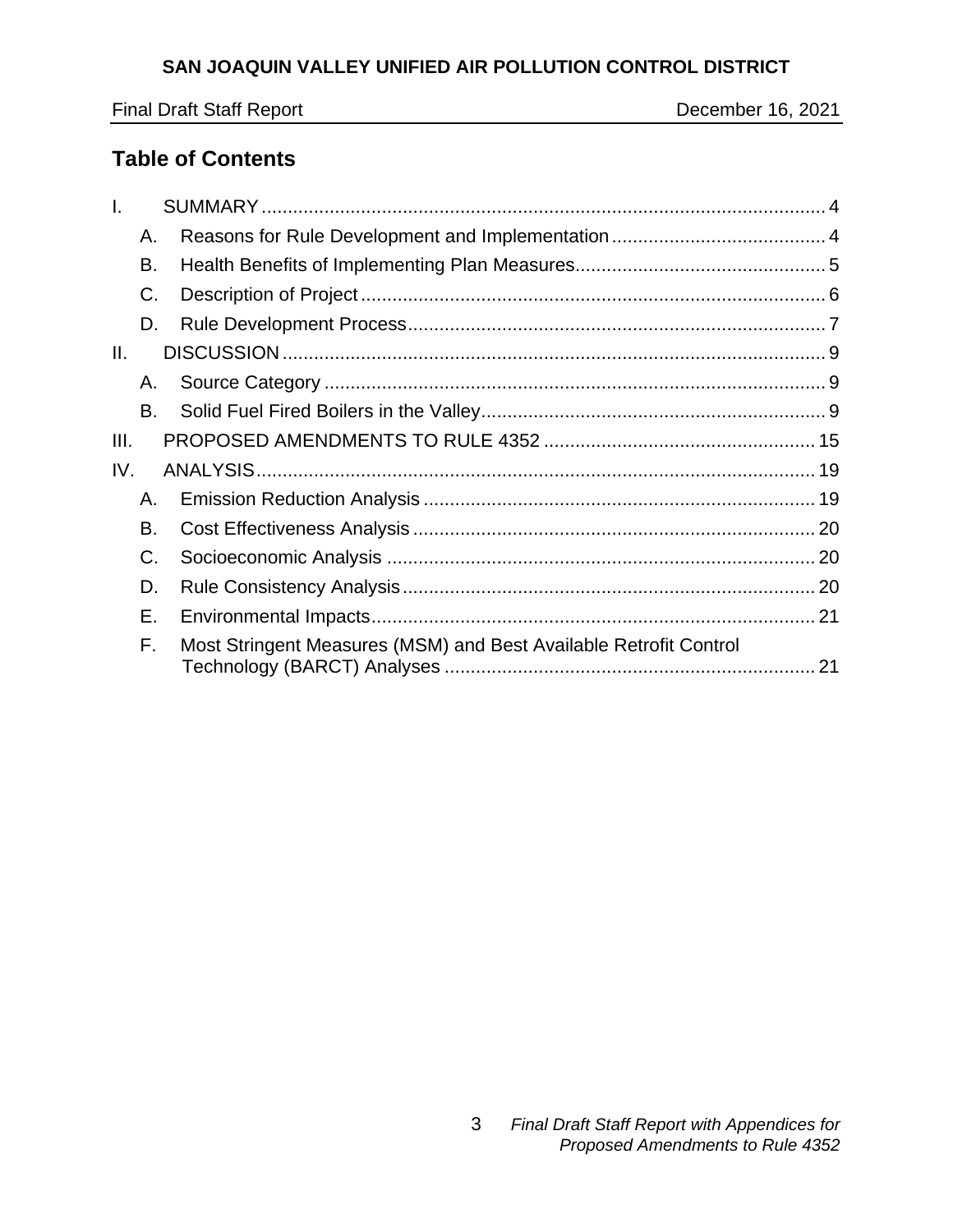# <span id="page-3-0"></span>**I. SUMMARY**

The San Joaquin Valley Unified Air Pollution Control District (District) is committed to protecting public health for all residents in the San Joaquin Valley (Valley) through efforts to meet health-based state and federal ambient air quality standards with efficient, effective, and entrepreneurial air quality management strategies. One such strategy includes a commitment in the District's *2018 Plan for the 1997, 2006, and 2012 PM2.5 Standards* (*2018 PM2.5 Plan*) to amend District Rule 4352 (Solid Fuel Fired Boilers) to reduce emissions of oxides of nitrogen (NOx) from units fired on municipal solid waste (MSW).

In support of this commitment, District staff have conducted a comprehensive technical evaluation of controls capable of further reducing emissions from solid fuel fired boilers operating in the Valley, as well as an in-depth review of air district, state, and federal regulations for this source category, and a robust public process. Proposed amendments to the rule include more stringent NOx for units fired on MSW, biomass, and other fuels, as well as establishing particulate matter (PM) and oxides of sulfur (SOx) control requirements. Full compliance with the proposed requirements would be required by 2024. The proposed amendments are applicable to all boilers, steam generators, and process heaters fired on solid fuel.

### <span id="page-3-1"></span>**A. Reasons for Rule Development and Implementation**

The U.S. Environmental Protection Agency (EPA) periodically reviews and establishes health-based air quality standards for ozone, particulates, and other pollutants. Although the San Joaquin Valley's (Valley) air quality is steadily improving, the Valley experiences unique and significant difficulties in achieving these increasingly stringent standards. The Valley's challenges in meeting national ambient air quality standards are unmatched in the nation due to the region's unique geography, meteorology and topography. In response to the latest federal mandates and to improve quality of life for Valley residents, the District has developed and implemented multiple generations of rules on various sources of air pollution. Valley businesses are currently subject to the most stringent air quality regulations in the nation. Since 1992, the District has adopted nearly 650 rules to implement an aggressive on-going control strategy to reduce emissions in the Valley, resulting in air quality benefits throughout the Valley. Similarly, the California Air Resources Board (CARB) has adopted stringent regulations for mobile sources. Together, these efforts represent the nation's toughest air pollution emissions controls and have greatly contributed to reduced ozone and particulate matter concentrations in the Valley.

Due to the significant investments made by Valley businesses and residents and stringent regulatory programs established by the District and CARB, the Valley's ozone and PM2.5 (particulate matter that is 2.5 microns or less in diameter) emissions are at historically low levels, and air quality over the past few years has continued to set new clean air records. Despite the significant progress under these regulations, greatly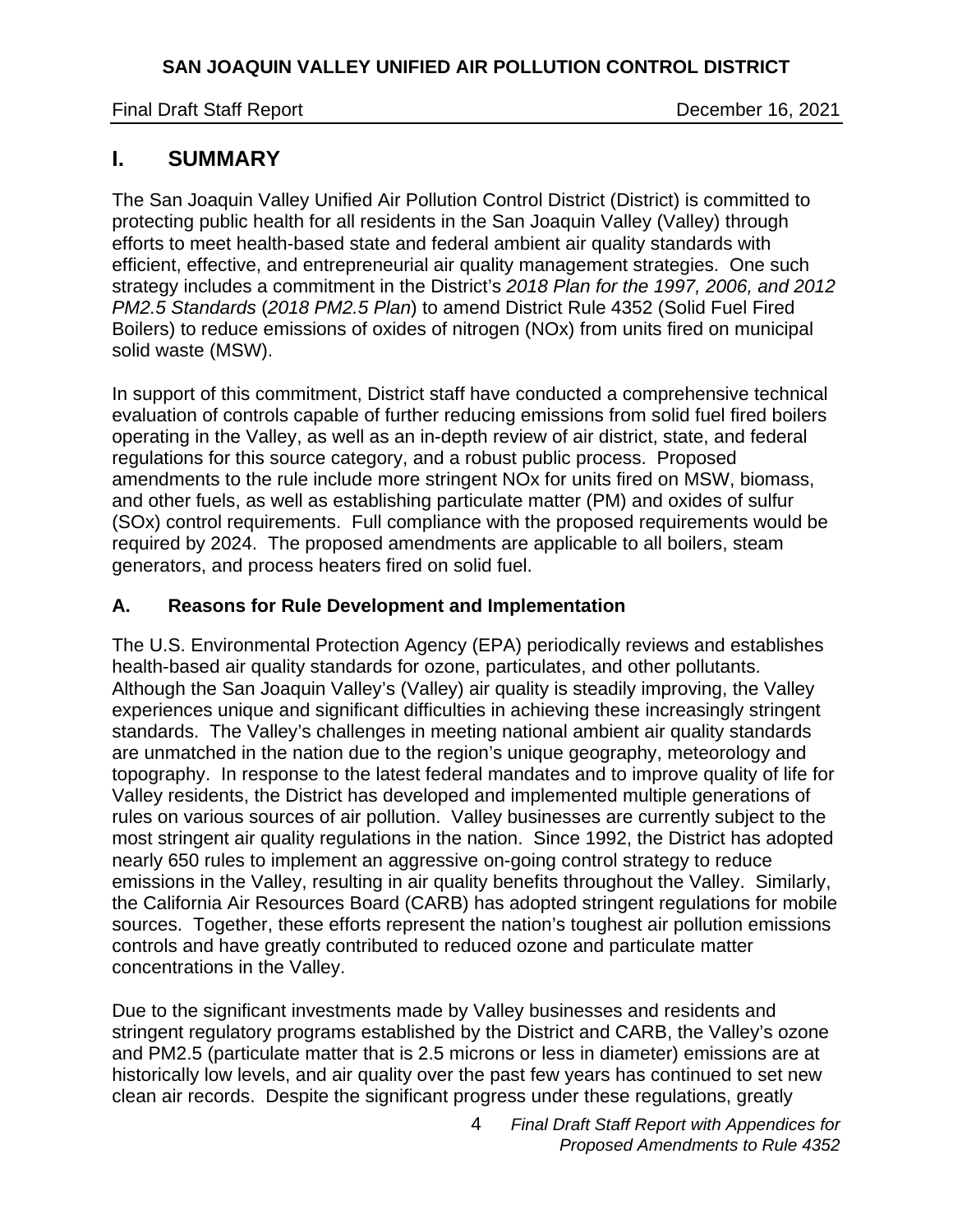Final Draft Staff Report **December 16, 2021** 

aided by the efforts of Valley businesses and residents, many air quality challenges remain, including attainment of the federal air quality standards for PM2.5 that are addressed in the District's *2018 PM2.5 Plan*.

The *2018 PM2.5 Plan* contains a comprehensive set of local and state measures that build on existing measures to further reduce air pollution from stationary, area, and mobile sources throughout the Valley. Attaining the multiple federal PM2.5 standards by the mandated deadlines is not possible without significant additional reductions in directly emitted PM2.5 and key PM2.5 precursors like NOx. The attainment strategy includes a suite of innovative regulatory and incentive-based measures, supported by robust public education and outreach efforts to reduce emissions of PM2.5 in the Valley. One of the measures included in the plan is to amend District Rule 4352 (Solid Fuel Fired Boilers, Steam Generators, and Process Heaters) as a necessary measure for further reducing NOx and bringing the Valley into attainment with federal PM2.5 standards within the mandated federal deadlines. Solid-fuel fired boilers operating in the Valley account for 1.7% of the total NOx emissions inventory in the region, and contribute 12.1% of the NOx emissions coming from stationary sources under the regulatory jurisdiction of the District.

In addition, through the District's implementation of AB 617 and the development of the South Central Fresno Community Emissions Reduction Program (CERP) and Stockton CERP, the District heard concerns from community residents and other community stakeholders regarding solid fuel fired boilers, steam generators, and process heater operations. These discussions with the community led to specific measures being included within the South Central Fresno CERP and Stockton CERP to evaluate Rule 4352 for potential further emissions reductions. The proposed amendments to Rule 4352 address these measures within the CERPs for South Central Fresno and Stockton.

Based on a comprehensive technical analysis, in-depth review of local, state, and federal regulations, and a robust public process, District staff are proposing several modifications to Rule 4352 to reduce emissions from solid fuel fired boilers, steam generators, and process heaters operating in the San Joaquin Valley. The proposed Rule 4352 goes above and beyond federal standards of Reasonably Available Control Technology (RACT), Best Available Retrofit Control Technology (BARCT), and Most Stringent Measures (MSM). This rule amendment project is proposed to satisfy the commitments in the District's *2018 PM2.5 Plan.* In addition, the proposed amendments address commitments included in Board/CARB-approved South Central Fresno and Stockton Community Emissions Reduction Programs developed through the AB 617 community engagement process.

### <span id="page-4-0"></span>**B. Health Benefits of Implementing Plan Measures**

Exposure to PM2.5 and ozone has been linked to a variety of health issues, including aggravated asthma, increased respiratory symptoms (irritation of the airways, coughing,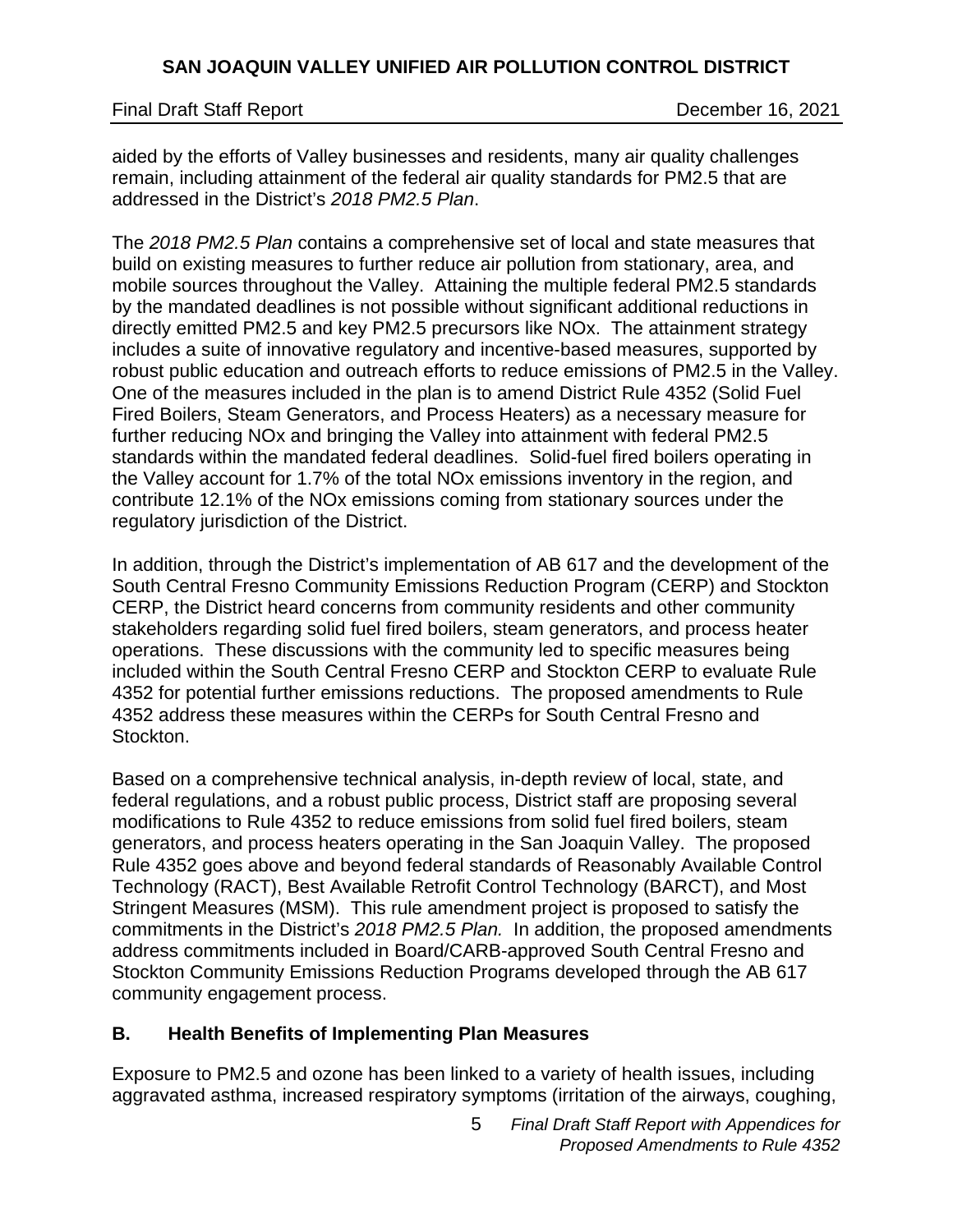### Final Draft Staff Report **December 16, 2021**

difficulty breathing), decreased lung function in children, development of chronic bronchitis, irregular heartbeat, non-fatal heart attacks, increased respiratory and cardiovascular hospitalizations, lung cancer, and premature death. PM2.5 is a major health risk because it can be inhaled more deeply into the gas exchange tissues of the lungs, where it can be absorbed into the bloodstream and carried to other parts of the body. CARB explains that even short-term exposure of less than 24 hours can cause premature mortality, increased hospital admissions for heart or lung causes, acute and chronic bronchitis, asthma attacks, emergency room visits, respiratory symptoms, and restricted activity days. Children, older adults, and individuals with heart or lung diseases are the most likely to be affected by PM2.5 and ozone.

As NOx emissions are a key precursor in the formation of both ozone and PM2.5, continuing to assess the feasibility of achieving additional NOx reductions across the Valley is critical to improving PM2.5 and ozone throughout the region. PM2.5 emissions are characterized by a unique combination of direct and indirectly formed constituents. NOx emissions are a precursor to the formation of ammonium nitrate, which is a large portion of total PM2.5 during the Valley's peak winter season. NOx is also a precursor to ozone, which is formed when heat and sunlight interact with NOx and VOC's. Harmful ozone is predominantly formed at the surface during the summer season in the Valley. The District has long worked to reduce NOx emissions as the primary precursor for the formation of ozone and PM2.5 in the Valley.

To address federal health-based standards for ozone and PM2.5 and improve public health, the District develops attainment plans and implements control measures to lower direct and precursor emissions throughout the San Joaquin Valley. The proposed amendments will achieve additional reductions in NOx emissions as requirements are implemented by affected sources, and new technologies are installed. New regulatory and incentive-based measures proposed by both the District and CARB, combined with existing measures achieving new emissions reductions, are necessary to achieve the emissions reductions required to attain the health-based federal standards as expeditiously as practicable, and will improve public health as emissions reductions are realized.

### <span id="page-5-0"></span>**C. Description of Project**

 $\overline{a}$ 

The District Governing Board first adopted Rule 4352 on September 14, 1994, and the rule has subsequently been amended three times, with the last amendment occurring in 2011. Rule 4352 currently limits NOx and carbon monoxide (CO) emissions from any boiler, steam generator or process heater fired on solid fuel. Through recent federal review, Rule 4352 has been found to implement or exceed RACT levels of control.<sup>[1](#page-5-1)</sup> In February 2020, EPA also found that this rule implements Best Available Control

<span id="page-5-1"></span> $1$  U.S. Environmental Protection Agency: Air Plan Approval; California; San Joaquin Valley Unified Air Pollution Control District; Reasonably Available Control Technology Demonstration. August 2018.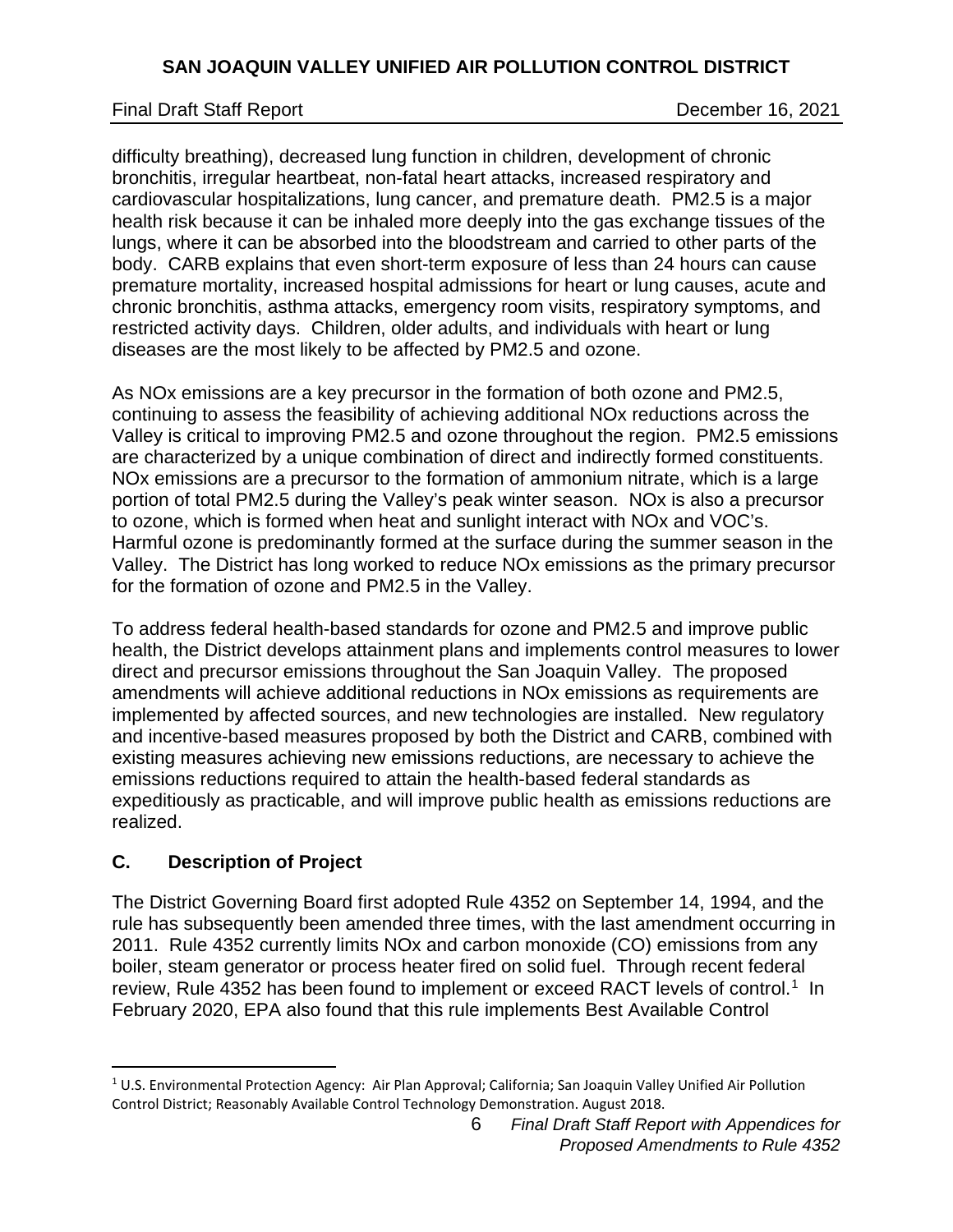Final Draft Staff Report **December 16, 2021** 

Measures (BACM) and MSM, as further discussed in EPA's TSD for the approval of the *San Joaquin Valley PM2.5 Plan for the 2006 PM2.5 NAAQS*. [2](#page-6-1)

During the development of the *2018 PM2.5 Plan,* the District evaluated all potential control technologies and all control technologies achieved in practice in other areas, as well as those included in other state implementation plans for this category. While the District rule currently meets or exceeds federal and state levels of emissions controls requirements for this source category, given the enormity of reductions needed to demonstrate attainment with the latest PM2.5 standards, the District committed in the *2018 PM2.5 Plan* to go beyond MSM and pursue the following potential opportunities to reduce NOx emissions for municipal waste-fired units, to the extent that additional controls are technologically and economically feasible, with commitments in the Plan to:

- Lower the existing NOx limit from 165 ppmv  $\omega$  12% CO<sub>2</sub> to 110 ppmv  $\omega$  12% CO2 over 24-hr period and 90 ppmv @ 12% CO2 over annual period
- Evaluate the feasibility of lower NOx emission levels

The proposed amendments to Rule 4352, which satisfy commitments in the *2018 PM2.5 Plan*, include lowering NOx emission limits for units fired on municipal solid waste and biomass, establishing PM10 and SOx emissions limits, clarifying definitions, and updating test methods. The proposed emissions limits and compliance timeframes have been established based on the results of a comprehensive technical evaluation, as further discussed later in this staff report and associated appendices. The limits proposed would require the installation of advanced combustion technology and permit modification. An evaluation was also conducted as to the feasibility of requiring alternative technologies.

Through the implementation of the proposed Rule 4352 amendments, from this source category an estimated 15% reduction of NOx, 28.2% reduction in PM2.5, 28% reduction of PM10, and a 51% reduction in SOx emissions will be achieved by 2024. The proposed rule amendments would result in estimated emissions reductions of 0.71 tpd NOx, 0.28 tpd PM2.5, 0.31 tpd PM10, and 0.27 tpd SOx being achieved by 2024. Emission reductions achieved through the proposed requirements of this rule amendment will contribute towards the Valley's attainment of the health-based federal PM2.5 and ozone standards, and satisfy the commitments in the *2018 PM2.5 Plan.*

### <span id="page-6-0"></span>**D. Rule Development Process**

 $\overline{a}$ 

District staff conducted a public Scoping Meeting in December 2020, and held public workshops in September 2021, and November 2021. Information about public meetings was shared with members of the public, affected sources, manufacturers of control technologies, and other interested stakeholders. Information about the regulatory amendments and workshops were also made available at meetings of the Citizens' Advisory Committee, Environmental Justice Advisory Group, and AB 617 Community

<span id="page-6-1"></span><sup>2</sup> U.S. Environmental Protection Agency: Technical Support Document for EPA's Technical Support Document "EPA Evaluation of BACM/MSM" for the San Joaquin Valley PM2.5 Plan for the 2006 PM2.5 NAAQA. February 2020.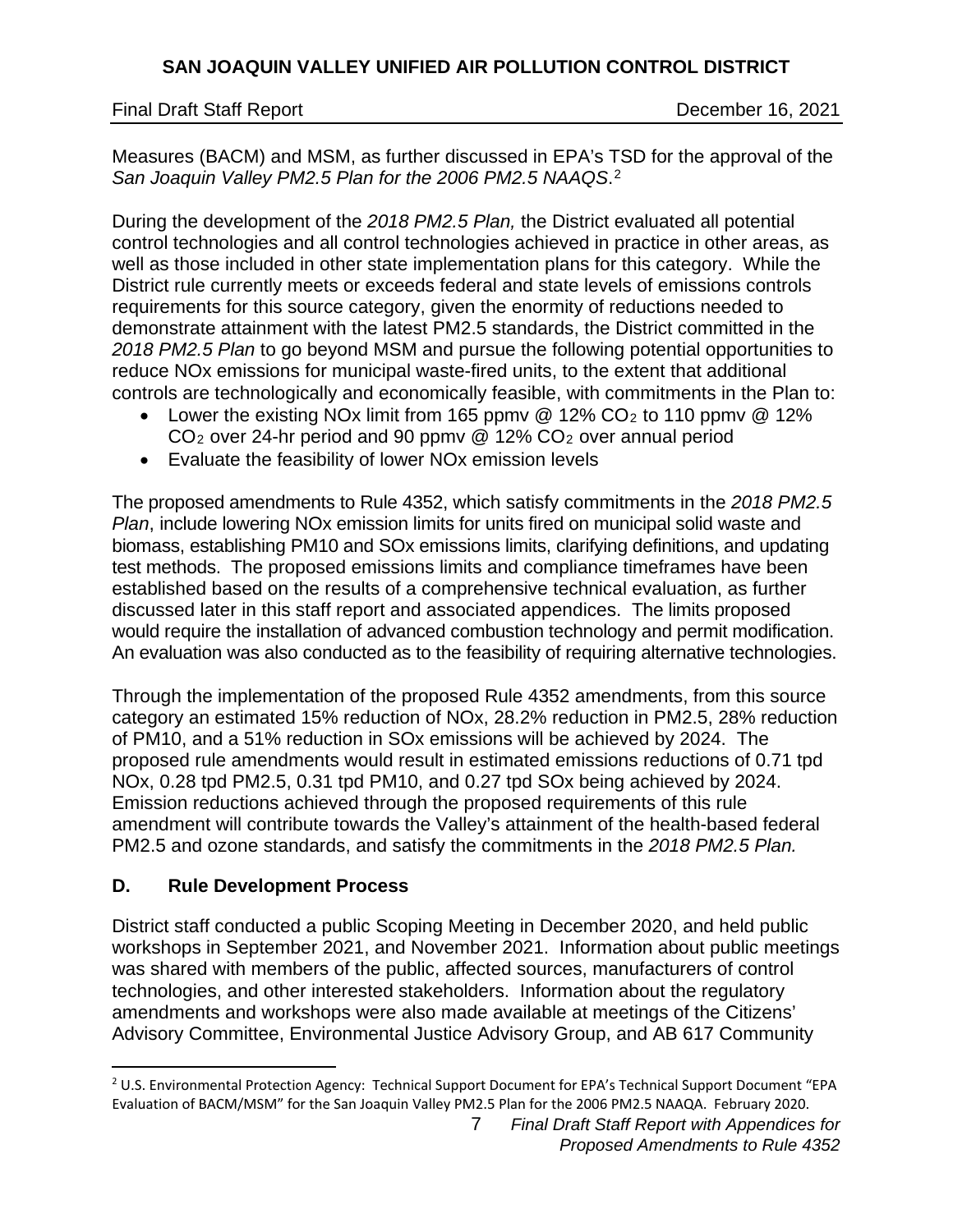#### Final Draft Staff Report **December 16, 2021**

Steering Committees. Workshop announcements and public notices were provided in both English and Spanish, and interpretation services were made available upon request. At the public workshops, District staff presented the emission reduction and public health objectives of the proposed rulemaking project, and solicited feedback from the public on potential amendments. Initial draft amendments to Rule 4352 were published for public review on November 4, 2021, and an updated draft was published on November 16, 2021.

Throughout the rule development process, District staff solicited information from affected source operators, consultants, vendors and manufacturers of control technologies, and trade associations on the technological feasibility and compliance cost information that would be useful in developing amendments to Rule 4352. The comments received from the public, affected sources, and interested parties during the public outreach and workshop process were incorporated into the rule or addressed in the staff report as appropriate.

The proposed rule amendments and draft staff report with associated appendices were published for 30-day public review and comment prior to the public hearing to consider the adoption of the proposed amendments to Rule 4352 by the District Governing Board. A summary of significant comments and District responses is available in Appendix A of the final draft staff report.

In addition, pursuant to state law, the District is required to perform a socioeconomic impact analysis prior to adoption, amendment, or repeal of a rule that has significant air quality benefits or that will strengthen emission limitations. As part of the District's socioeconomic analysis process, the District hired a socioeconomic consultant to prepare a socioeconomic impact report. The results of the socioeconomic analysis are included in this report (Appendix D).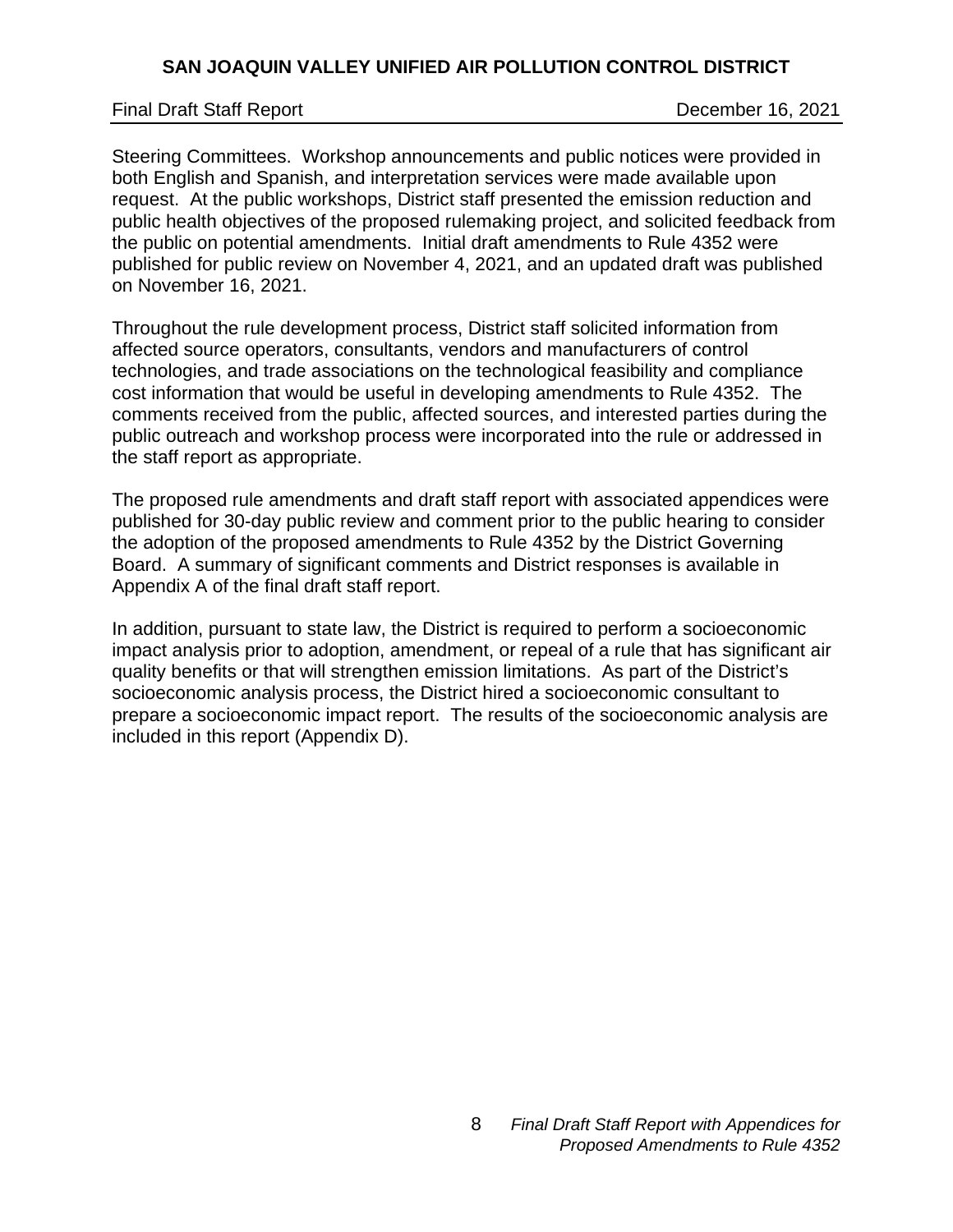Final Draft Staff Report **December 16, 2021** 

## <span id="page-8-0"></span>**II. DISCUSSION**

#### <span id="page-8-1"></span>**A. Source Category**

Boilers, steam generators, and process heaters are used in a broad range of industrial, commercial, and institutional settings. The units currently operating in the Valley are fired on biomass and municipal solid waste (MSW). Although the output from units subject to the rule could be utilized in many settings, all of the operators within the San Joaquin Valley use the units' output to generate electricity. There are currently two municipal solid waste-fired boilers permitted at one facility, and another ten biomassfired boilers permitted at nine facilities within the District. However, five of the biomassfired boilers are currently dormant and not operating. Emissions from these facilities are currently well controlled through the installation of control technologies required to meet the emissions limits currently contained in Rule 4352 and to comply with District permitting requirements.

#### <span id="page-8-2"></span>**B. Solid Fuel Fired Boilers in the Valley**

#### Municipal Solid Waste

One facility in the Valley operates two municipal solid waste-fired units in the Valley. Each unit is equipped with a baghouse for PM10 control, a dry lime scrubber for SOx control, and a selective non-catalytic reduction system for NOx control. This facility has been in operation since 1989 and has an electricity generating capacity of 22.5 megawatts. The two MSW fired units are capable of processing 800 tons of refuse per day that would alternately have been sent to local landfills. This helps the county that the facility is operated in to meet state requirements and policy goals to reduce landfill waste.

#### Biomass

There are currently five biomass fired units at five facilities operating in the District with a combined rating of 158 megawatts (MW). There are also an additional five units at four facilities that are non-operational, but have active permits with the District. The non-operational units have a combined rating of 130 MW.

Historically, the presence of biomass facilities in the Valley has played a vital role in reducing NOx and PM emissions from open burning practices. However, the biomass industry has indicated that given current energy policy in California there is concern that biomass power facilities are in jeopardy. Many biomass plants in the Valley are nearing, or have come to, the end of their long-term contracts with utilities and find themselves in a position where the power that they provide is not the type of power that utilities are seeking (base load vs. intermittent) and that the prices being offered for new contracts are too low to support their operations.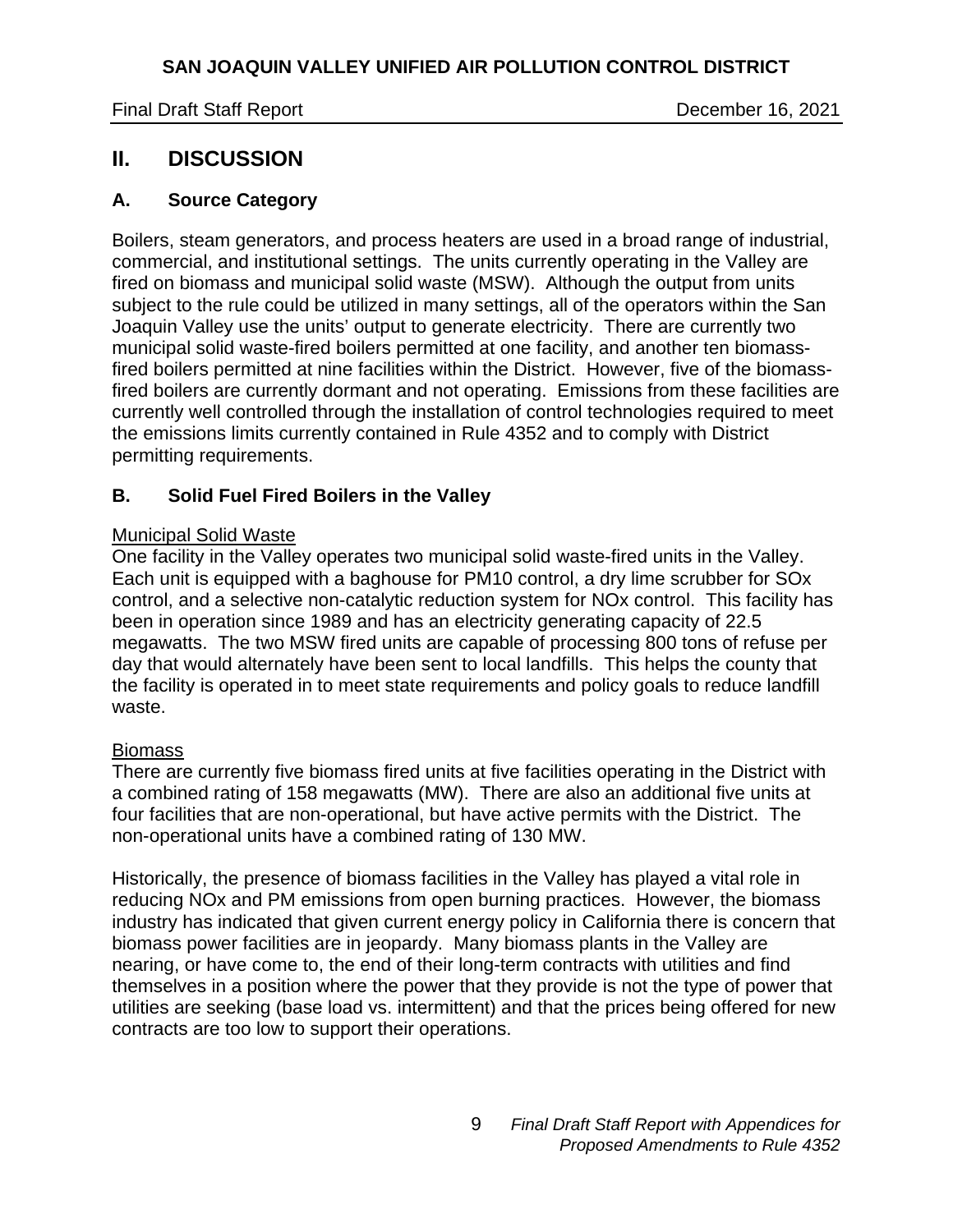### **C. Emissions Control Technologies**

Over the years, the District has adopted numerous generations of rules and rule amendments for solid fuel fired boilers that have significantly reduced emissions from this source category. As part of these regulatory efforts, solid fuel fired units in the Valley have been equipped with the best available NOx, SOx and PM control technologies.

The two primary methods of controlling NOx emissions from solid-fuel fired boilers is either to change the combustion parameters (i.e., combustion modification) to reduce NOx formation, or to treat the NOx formed before it is emitted into the atmosphere with the use of a post-combustion control system. The primary method of controlling particulate matter emissions (PM, PM10, PM2.5) from solid-fuel fired boilers is to capture the particulate matter before the particulate matter is emitted into the atmosphere. The primary method of controlling SOx emissions from solid fuel fired boilers is injecting a sorbent into the combustion exhaust stream. The sorbent adsorbs sulfur oxides and through a chemical reaction forms particulate, which is then captured using an electrostatic precipitator or baghouse.

Currently, nearly all of the permitted solid-fuel fired boilers utilize a combination of selective non-catalytic reduction (SNCR) system and an electrostatic precipitator (ESP), or SNCR and a fabric filter baghouse for NOx and particulate matter control. Nearly all facilities currently control SOx with dry sorbent injection with sorbents such as limestone or sodium bicarbonate. A further description of the control technologies currently in-use by facilities operating in the Valley, including SNCR, ESP, Fabric Filter Baghouses, and Dry Sorbent Injection systems, is provided below, as well as further control technologies that District staff evaluated as a part of this rule development project.

### **NOx Emission Control Technologies**

### *Selective Non-Catalytic Reduction*

Selective non-catalytic reduction is a post-combustion control for NOx that involves injecting either ammonia or urea into the solid fuel-fired boiler at a location where the flue gas is between 1,400 and 2,000 °F. The injected ammonia reacts with NOx and  $O<sub>2</sub>$ in the flue gas to form molecular nitrogen and water. Nine of the currently permitted biomass-fired boilers utilize SNCR to reduce NOx emissions, and both of the permitted municipal solid-waste fired boilers are equipped with SNCR systems. Emission levels typically achieved through the installation of SNCR range from between 70 ppmv to 135 ppmy referenced at  $3\%$   $O_2$ , depending on the type of boiler and fuel used in firing.

### *Selective Catalytic Reduction*

Selective catalytic reduction (SCR) is a post-combustion control for NOx that involves the injection of anhydrous ammonia, aqueous ammonia, or urea solution into the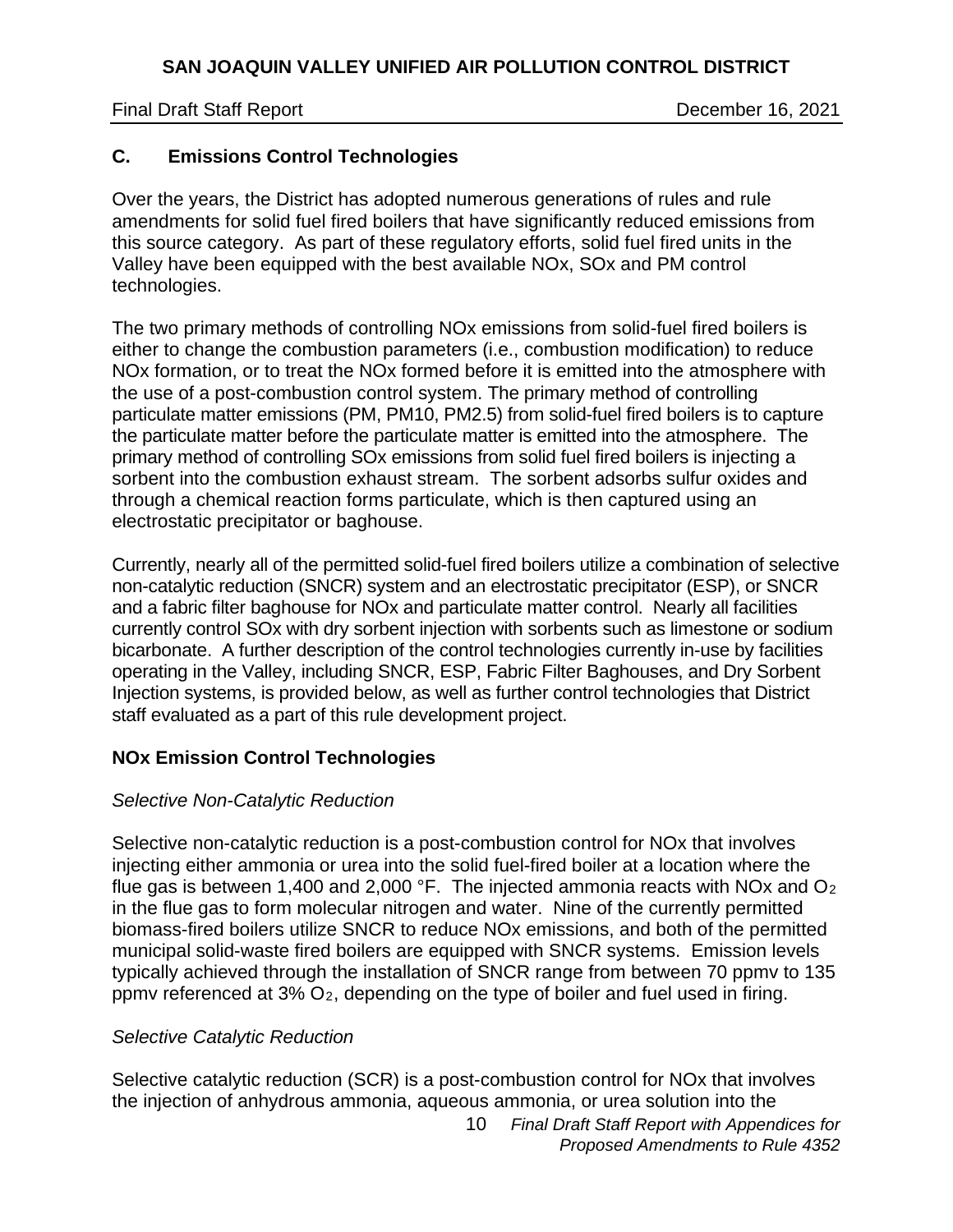#### Final Draft Staff Report **December 16, 2021**

exhaust gas to reduce NOx emissions. Unlike SNCR, SCR uses a catalyst consisting of base metals (such as vanadium, molybdenum, or tungsten) to promote chemical reactions that reduce NOx emissions into  $N_2$  and water. The chemical reactions in an SCR system can occur at temperatures between 450 to 800 °F, much lower than the temperatures used to reduce NOx in an SNCR system.

SCR systems for large boilers are quite costly, with costs varying widely depending on the scope of work required to install the control system at each facility. Generally, total capital costs to install an SCR system can range from \$5 million to \$15 million per solidfuel fired boiler. Costs will be on the higher end of this range if the installation of the SCR system requires building modifications to accommodate the SCR systems' large footprint, or if the installation requires any modifications to the boiler tubes to accommodate the SCR unit. Additionally, SCR systems require adequate control of both PM10 and SOx to prevent plugging and fouling of the SCR catalyst materials, and may require the installation of an auxiliary burner to maintain the proper temperature of the exhaust gas for proper operation of the system.

Due to the cost and the complexity of retrofitting an existing unit with SCR, retrofits of existing solid-fuel fired boilers with an SCR is uncommon. Currently, one biomass boiler in the District operates with an SCR system to control NOx emissions; however, this was a new installation rather than a retrofit of an existing unit. For biomass-fired boilers, SCR systems can achieve emission rates as low as 65 ppmv NOx referenced to 3% O2, while SCR systems can reduce emissions from municipal solid-waste fired boilers to levels as low as 50 ppmv NOx referenced to 12% CO2.

### *Gore De-NOx Catalytic Filter Bags*

Gore De-NOx catalytic filter bags is a retrofit control technology that effectually converts an existing pulse-jet baghouse into a selective catalytic reduction control system. The Gore catalytic filter bags consist of an outer layer ePTFE membrane for particulate removal, plus an inner layer of felt catalyst that promotes the same chemical reactions as the catalyst in an SCR system. The retrofit of an existing baghouse consists of removing the existing baghouse bags and replacing them with the Gore De-NOx filter bags. An additional ammonia injection is typically not required when retrofitting a solidfuel fired boiler equipped with an SNCR system.

The capital cost to retrofit an existing solid-fuel fired boiler equipped with a pulse-jet baghouse and SNCR with the Gore De-NOx filters is generally much lower than retrofitting the same boiler with SNCR technology. However, on-going maintenance costs are generally higher than SNCR technology, due to more frequent replacement of costly catalytic filter bags. Furthermore, several of the solid-fuel fired boilers in the Valley are equipped with an electrostatic precipitator or reverse-air baghouse for control of particulate matter emissions. In order to utilize Gore De-NOx filter bags, it is necessary to convert the electrostatic precipitator/reverse-air baghouse into a pulse-jet baghouse. Furthermore, this control technology requires a minimum baghouse inlet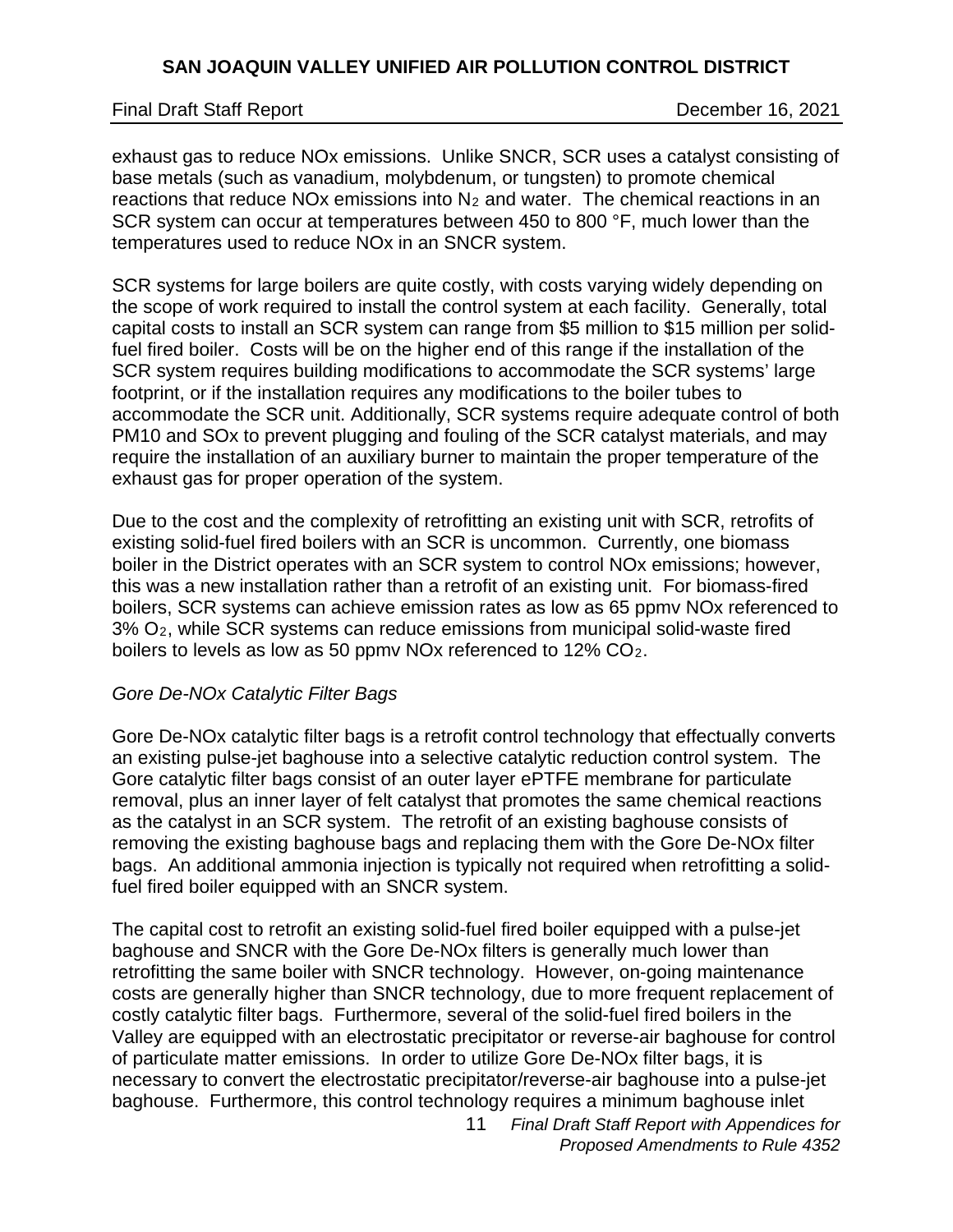#### Final Draft Staff Report **December 16, 2021**

temperature of at least 350 °F for the control technology to be effective, which some solid-fuel fired boilers do not achieve regularly. Finally, the boilers should be equipped with SOx controls that reduce raw SOx ppmv to less than 10 ppmv, in order to prevent fouling of the SCR catalyst materials. Larger SOx ppmv inlet concentrations are possible, but can decrease the catalyst life and result in more frequent replacement of the costly filter bags.

#### *Combustion Modification – Covanta LN*

Covanta Low-NOx (LN) is a proprietary retrofit control technology available for municipal solid-waste combustors that involves modifications to the combustion air system of a combustor, modifications to the combustion monitoring and control systems, and modifications to the existing SNCR system to reduce NOx emissions. This system is not applicable to boilers fired on other solid-waste streams.

Typical municipal solid waste combustion units use a moving grate with two sources of combustion air. Primary air (or underfire air) is supplied through plenums located under the moving grate and is used to dry and combust the waste. The level of primary air is typically adjusted to minimize excess air used in the combustion of the waste on the grate, while still ensuring full combustion of the carbon-containing waste. Secondary air (or overfire air) is injected into the combustor through nozzles located in the furnace waterwalls immediately above the moving grate. The secondary air provides the majority of the excess air to the combustion process, and provides turbulent mixing to complete the combustion process.

With the Covanta LN combustion modifications, a portion of the secondary air is diverted to a new series of tertiary nozzles, installed in the combustor waterwalls at a higher elevation in the furnace. The total air flow requirement for the furnace is not changed. The tertiary air further completes the combustion process and yields uniform flue gas temperature and velocity profiles which improves the performance and reliability of downstream boiler equipment. The primary, secondary, and tertiary streams are then controlled with an updated control system to minimize NOx and control combustion.

When used without an SNCR system, Covanta LN does not achieve lower NOx emissions rates than those currently required by District Rule 4352. However, Covanta LN can be paired with SNCR to meet NOx limits lower than the current District Rule 4352 limits. For facilities currently equipped with SNCR, the installation of Covanta LN requires relocation of the existing ammonia/urea injectors to enhance the reduction of NOx emissions. Additionally, the SNCR control system must be integrated with the Covanta LN combustion controls, allowing the operator to maximize the NOx reductions and minimize the ammonia slip. When paired with SNCR, Covanta LN can reduce NOx emissions to levels as low as 90 ppmvd  $@$  12%  $CO<sub>2</sub>$ .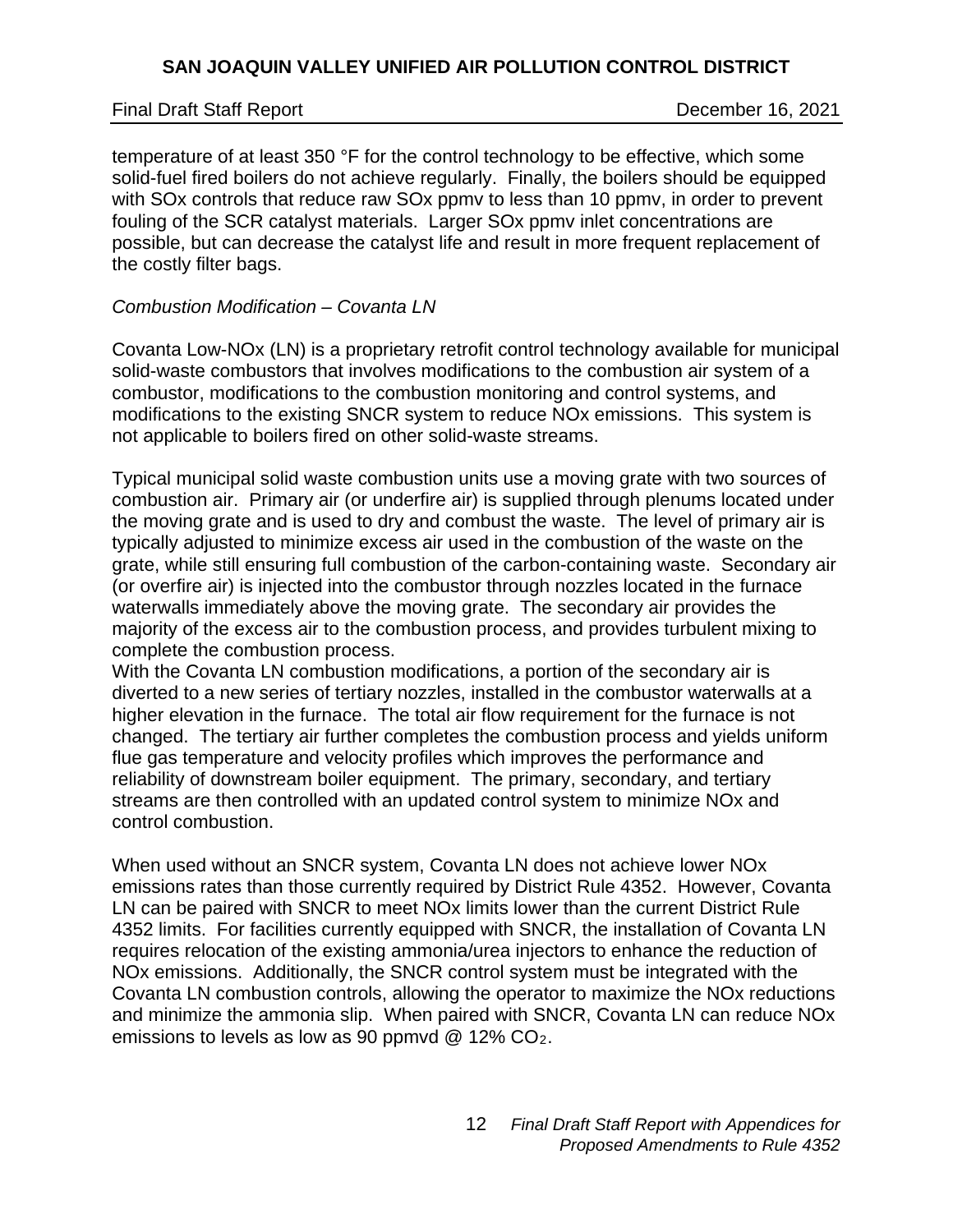### **PM Emission Control Technology**

#### *Fabric Filter Baghouse*

Baghouse dust collectors are a type of fabric filter air material separator used to filter and collect particulates before the particulate matter can be emitted into the atmosphere. Typically, an induced draft blower is used to pass particulate-laden gas stream through the fabric filters. The gasses pass through the filters, while the particulate is collected on the filter surface. Over time, the dust begins to build up and form a filter cake on the filter surface, eventually reducing the effectiveness of the filters. Thus, the filters must be periodically cleaned using a pulse-jet, shaker, or reverse-airstyle filter cleaning process.

In solid fuel-fired boilers, pulse-jet and reverse-air cleaning mechanisms are the most common. Pulse-jet cleaning uses sequential pulses of compressed air in the reverse direction of filtering. To blow dust off the bag surface and drop the caked dust into a hopper at the base of the baghouse. Reverse-air baghouses work in a similar method, however, with much longer pulses of air with lower air pressures. Pulse-jet baghouses require stronger bags due to the shorter pulses and higher air pressures. Both pulse-jet and reverse-air baghouses typically achieve high levels of particulate control, with PM10 control efficiencies greater than 99%. Seven of the currently permitted biomass units and both of the municipal solid waste combustors are equipped with baghouses for particulate control.

#### *Ceramic Filters*

With traditional fabric baghouse filters described above, particulate matter is captured on the surface of the filter; however, some particulate matter penetrates deeply into the filter walls and the body of the fabric filter and may be emitted during the baghouse's internal filter cleaning process. Ceramic filters, such as Tri-Mer ceramic filters, have special qualities on the filter surface that result in all of the particulate matter being captured on the face of the filter tubes. This allows for complete cleaning of the filter surface with no emissions of deeply embedded particulate matter into the atmosphere during the filter cleaning process. Therefore, ceramic filters can generally achieve lower particulate matter emission rates than fabric filters. However, ceramic filters are much more expensive than fabric filters. Additionally, ceramic filter systems like the Tri-Mer system would require the existing baghouse/ESP to be removed and new ceramic filter modules to be installed.

### *Electrostatic Precipitator*

An electrostatic precipitator (ESP) is a particulate control device that uses an electrostatic force to capture dust and other particles. The ESP consists primarily of wires and collection plates, with a high voltage applied from an electrostatic field between the wires and the collecting plate, charging the air electrically and ionizing them in the process. When airborne particles pass between the collecting plates, the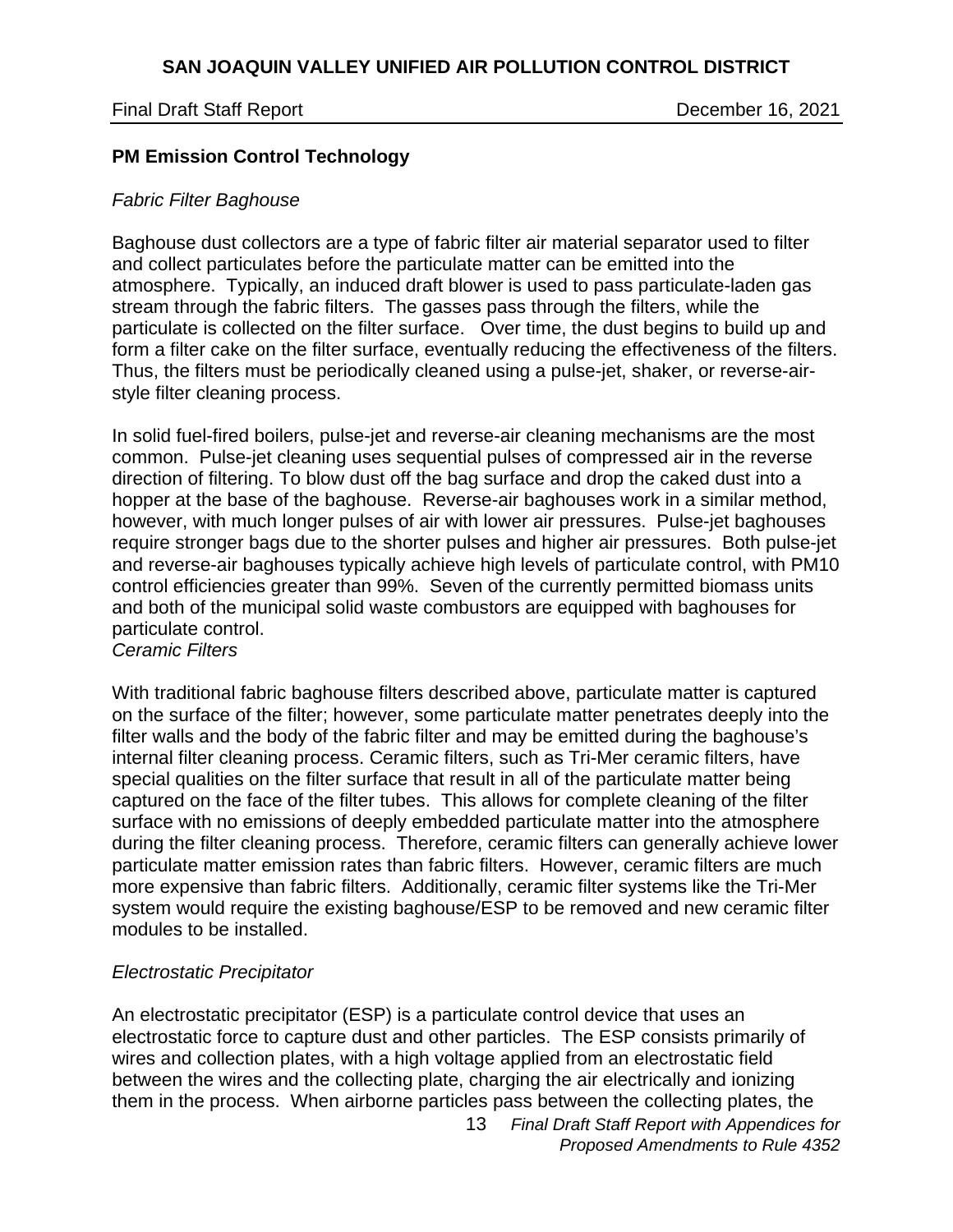Final Draft Staff Report **December 16, 2021** 

particles become charged, which causes them to attach to the collecting plates. The particles that have been collected are then shaken loose from the collecting plates and collected below. Electrostatic precipitators are highly effective in controlling particulate matter, so long as the particulate matter can hold an electrical charge.

Three of the currently permitted biomass plants are equipped with electrostatic precipitators. These types of control technologies typically have PM10 control efficiencies greater than 99%.

### **SOx Emission Control Technology**

### *Wet Fluid Gas Desulfurization (FGD)*

Wet Fluid Gas Desulfurization controls SO<sub>2</sub> emissions using wet solutions containing alkali reagents such as limestone, lime, sodium-based alkaline, or dual alkali-based sorbents. Typically, the unit consists of sorbent storage and preparation equipment, an absorber vessel, a mist eliminator, and waste collection and treatment vessels. Wet FGD normally removes SO2 by 98%. Wastewater generated by wet FGD systems often contain metal hazardous air pollutants (HAPS), as well as other HAPS and must be disposed of properly. Additionally, wet FGD systems can result in acid mist (H2SO4) in the flue gas, which is corrosive. Thus, retrofits with this technology may require corrosive resistant liners on downstream control equipment. In some cases the cost of corrosion resistant liners is more costly than replacing the existing equipment with new corrosion resistant equipment.

#### *Semi-Dry Absorbers (SDA)*

Semi-Dry Absorbers operate by mixing a small amount of water with the sorbent. These are considered to be dry scrubber units, since the sorbent is dry when the reaction takes place. Lime is usually the sorbent, but hydrated lime may be used and can provide greater  $SO<sub>2</sub>$  removal. A slurry containing lime and recycled solids is atomized and sprayed into the absorber. The  $SO<sub>2</sub>$  is absorbed into the slurry and reacts to form calcium salts. The scrubbed gas then passes through a particulate control (baghouse or electro static precipitator) downstream, where additional reactions and  $SO<sub>2</sub>$  absorption may occur. Typical  $SO<sub>2</sub>$  removal for an SDA control system is 95%.

#### *Dry Sorbent Injection*

Dry Sorbent Injection is not a standalone system, like the other systems mentioned above. In dry sorbent injection, dry sorbent is injected into the combustion unit itself, or the ductwork immediately following the combustor. The sorbent adsorbs the  $SO<sub>2</sub>$  and forms particulate, which is then captured using an electro static precipitator or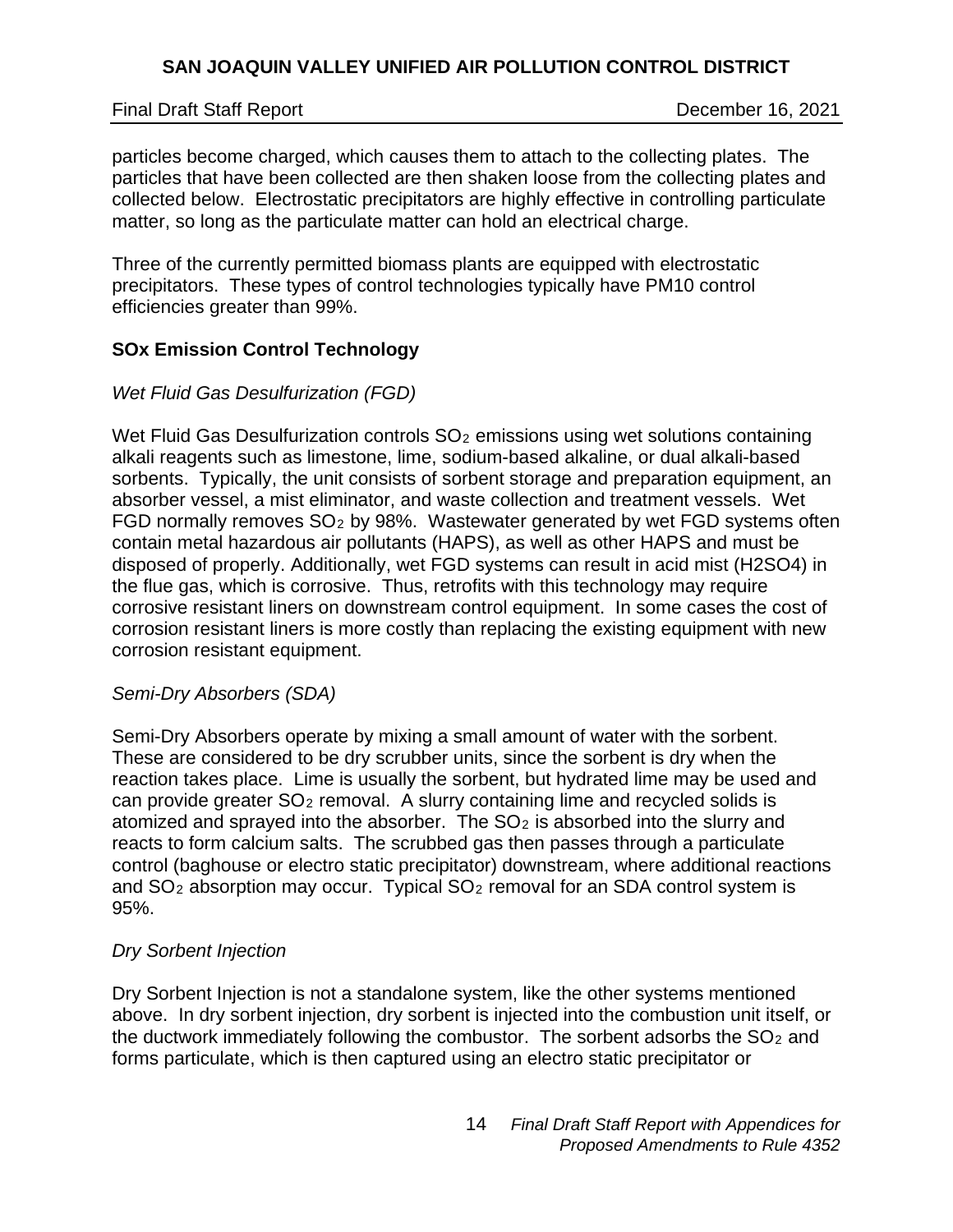Final Draft Staff Report **December 16, 2021** 

baghouse. This type of system achieves between  $50\%$  to  $70\%$  SO<sub>2</sub> control, depending on operating conditions and parameters.

# <span id="page-14-0"></span>**III. PROPOSED AMENDMENTS TO RULE 4352**

#### **A. Existing Rule 4352**

District Rule 4352 was last amended in May 2006. Rule 4352 currently applies to any boiler, steam generator, or process heater fired on solid fuel that has a potential to emit more than 10 tons per year (tpy) of NOx or VOC. The rule places limits on NOx and CO based on three types of solid fuels, as summarized in Table 1. Facilities that emit less than 10 tpy are exempt from complying with the emission limits, but are required to keep records.

Operators are subject to monitoring, source testing, and reporting requirements to demonstrate ongoing compliance with the rule emission limits.

|                               | <b>Table 1 Current Rule Emission Limits</b> |                                |  |
|-------------------------------|---------------------------------------------|--------------------------------|--|
| <b>Fuel Type</b>              | <b>NOx Limit</b>                            | <b>CO Limit</b>                |  |
| <b>Municipal Solid Waste</b>  | 165 ppmv                                    |                                |  |
|                               | corrected to 12% CO <sub>2</sub>            |                                |  |
| <b>Biomass using Multiple</b> | 90 ppmv                                     | 400 ppmv                       |  |
| <b>Hearth Furnace</b>         | corrected to 3% O <sub>2</sub>              | corrected to 3% O <sub>2</sub> |  |
| <b>All Others</b>             | 65 ppmv                                     |                                |  |
|                               | corrected to 3% O <sub>2</sub>              |                                |  |

### **B. Summary of Proposed Amendments to Rule 4352**

As a result of the comprehensive regulatory analysis conducted in support of the commitments in the *2018 PM2.5 Plan*, District staff are recommending several amendments to existing Rule 4352. The following paragraphs detail the proposed modifications to existing rule language and requirements. For further information on how proposed limits were determined, please see the Incremental Cost Analysis in Appendix C. Additionally, in an effort to simplify rule language and clarify existing requirements,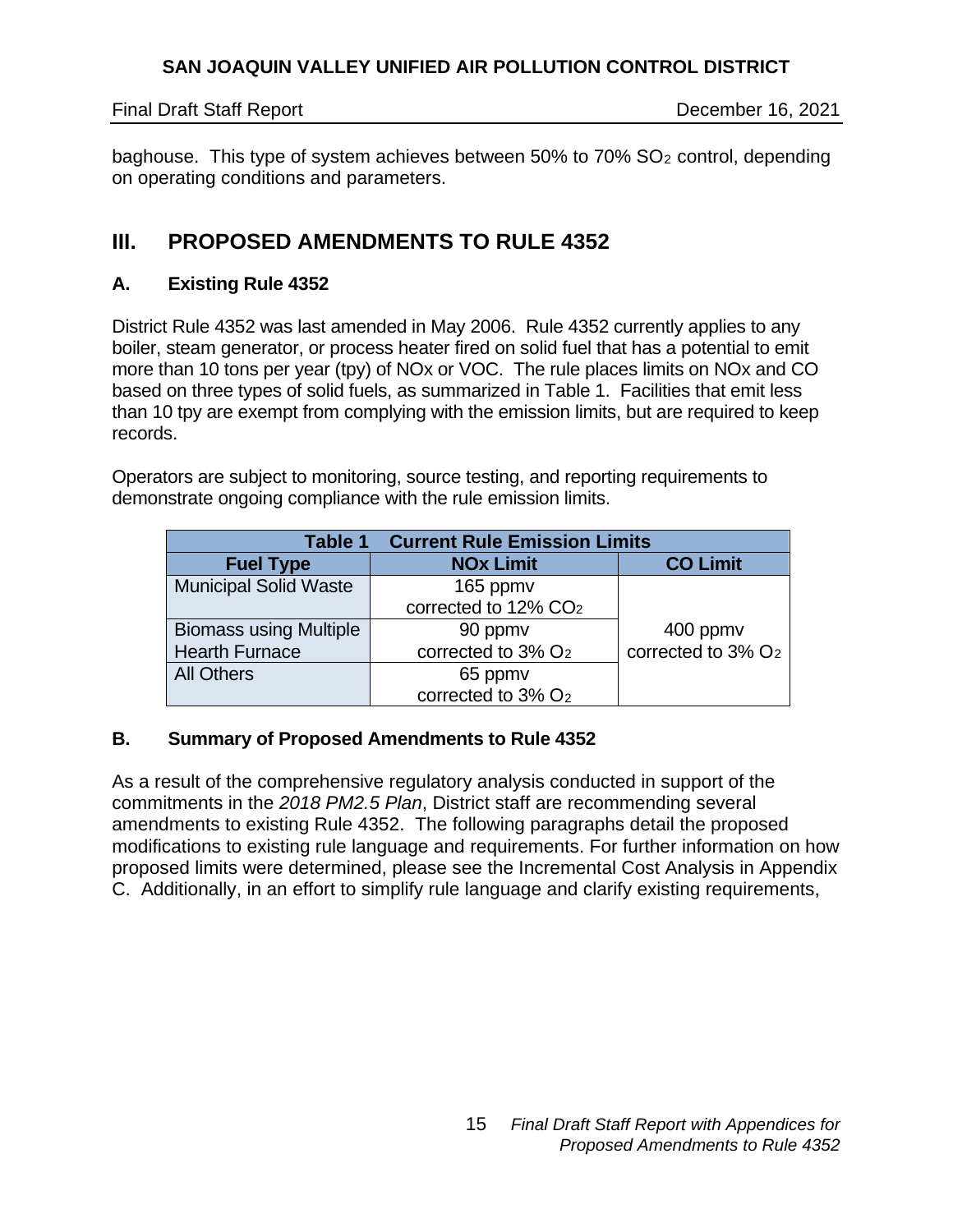#### Final Draft Staff Report **December 16, 2021**

expired language would be removed in several sections of the rule. See Proposed Rule 4352 for exact language.

#### **Purpose (Section 1.0)**

This section will be updated to specify that this rule will now also establish emissions limits for particulate matter and sulfur oxides.

#### **Applicability - Section 2.0**

No changes proposed at this time.

#### **Definitions (Section 3.0)**

New definitions for Carbon Monoxide, PM10, SOx, and gr/dscf will be added, as well as minor clarifications to existing definitions. The new definitions included are as follows:

*Carbon Monoxide (CO): emissions of carbon monoxide, a colorless and odorless gas resulting from incomplete combustion of fuel.* 

*PM10: as defined in Rule 1020 (Definitions).*

• Per Rule 1020: *PM-10: particulate matter with an aerodynamic diameter smaller than or equal to a nominal ten (10) microns as measured by the applicable state and federal reference test methods.*

*SOx: emissions of sulfur dioxide (SO2).*

*gr/dscf: grains of particulate matter per dry standard cubic foot.*

#### **Exemptions (Existing Section 4.0)**

The exemptions section is being removed. Units with the potential to emit less than 10 tons per year of NOx or volatile organic compounds (VOC) are no longer exempt from the requirements of Rule 4352. There are currently two facilities in the Valley that will be newly subject to the requirements of this rule through the removal of this exemption.

### **Requirements (Existing Section 5.0/Proposed Section 4.0)**

Updates in this section specify the proposed updated emission limits for the pollutants controlled though the rule, including newly established proposed PM10 and SOx emissions limits for subject sources. The proposed emissions limits included in this section of the rule are based on an in-depth technical analysis and a thorough public process. District staff have found control technologies necessary to achieve the proposed limits to be reasonably available, economically feasible, and cost effective.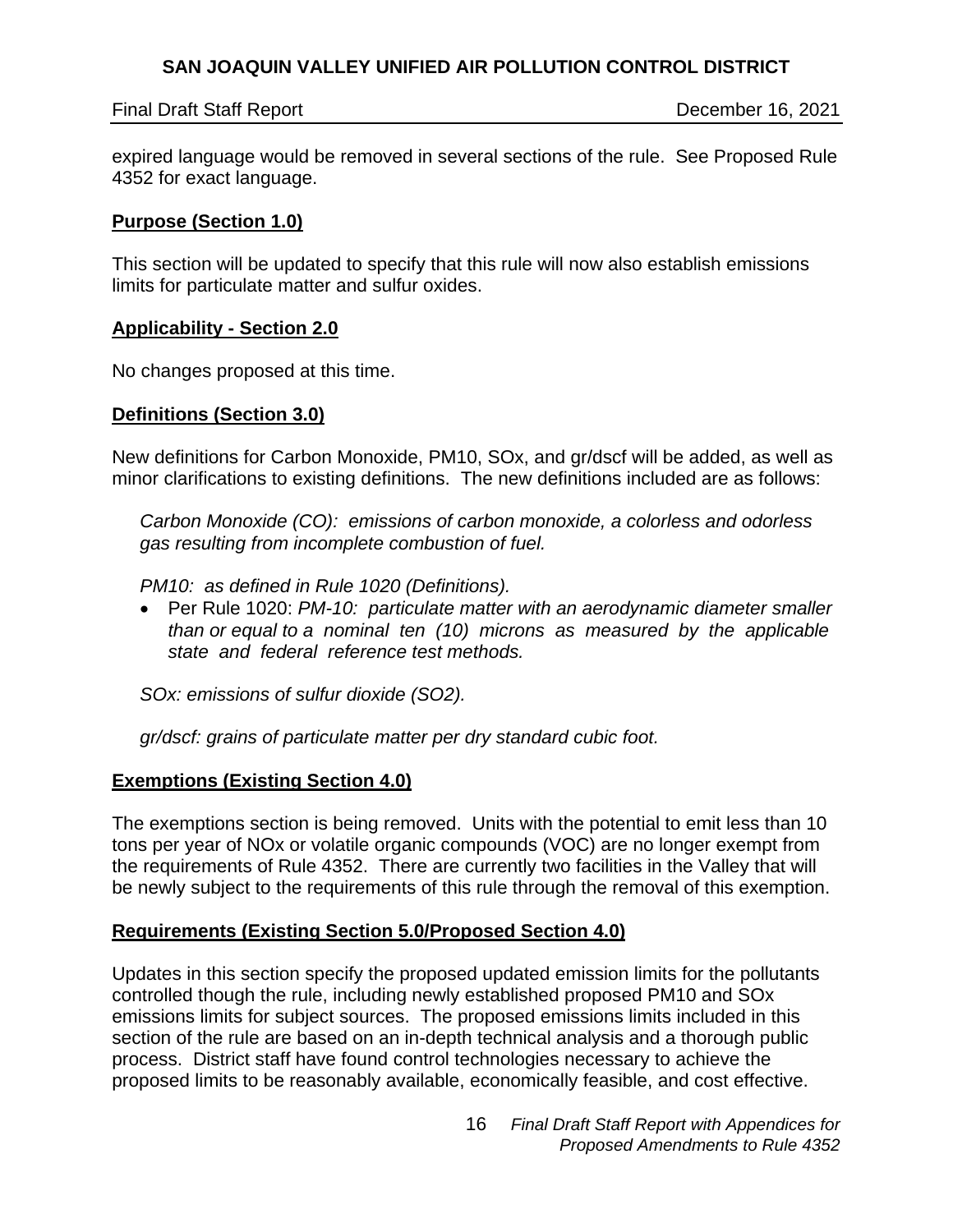#### Final Draft Staff Report **December 16, 2021**

This section, and subsequent sections of the rule, will also be renumbered to reflect the deletion of the current rule Section 4.0.

#### *Section 4.1 NOx, CO, PM10, and SOx Limits*

Existing Table 1 has been modified to clarify that the NOx and CO limits are effective until December 31, 2023.

Table 2 has been added to the rule to specify the NOx, CO, PM10, and SOx emission limits effective on and after January 1, 2024. See the discussion below.

The NOx limit for units fired on municipal solid waste are proposed to be lowered from 165 ppmv, corrected to 12% CO2, to 90 ppmv, corrected to 12% CO2. The NOx limit for units fired on biomass will be lowered from 90 ppmv, corrected to  $3\%$  O<sub>2</sub>, to 65 ppmv, corrected to 3% O2.

New PM10 limits are proposed to be established for municipal solid waste units at 0.04 lbs/MMBtu or 0.02 gr/dscf at 12% O2, and for all other units at 0.03 lbs/MMBtu/hr. The proposed PM10 limits will also reduce PM2.5 emissions significantly, due to 90-95% of the PM10 emitted from solid fuel fired boilers being PM2.5.

New SOx limits are proposed to be established for municipal solid waste units at 0.03 lbs/MMBtu or 12 ppmv at 12% CO2 on a rolling 12-month average, and 0.064 lbs/MMBtu or 25 ppmv at 12% CO2 on a block 24-hour average, and for all other units at 0.02 lbs/MMBtu/hr on a rolling 30-day average, and 0.035 on a block 24-hour average.

The current CO limit included in the rule would be maintained for all categories. Keeping the existing CO emission limit in the current rule would allow operators the much-needed flexibility to be able to achieve more stringent NOx, SOx and PM10 emissions limits under varying field operating conditions and applications.

The emission limits proposed in Section 4.1 have been established based on a comprehensive review of available emissions control technology, the technological feasibility of further controls, and the cost-effectiveness of technologically feasible additional controls. The cost-effectiveness evaluation is further discussed in Appendix C of this staff report. The proposed emissions limits for NOx, CO, PM10, and SOx are summarized in Table 2.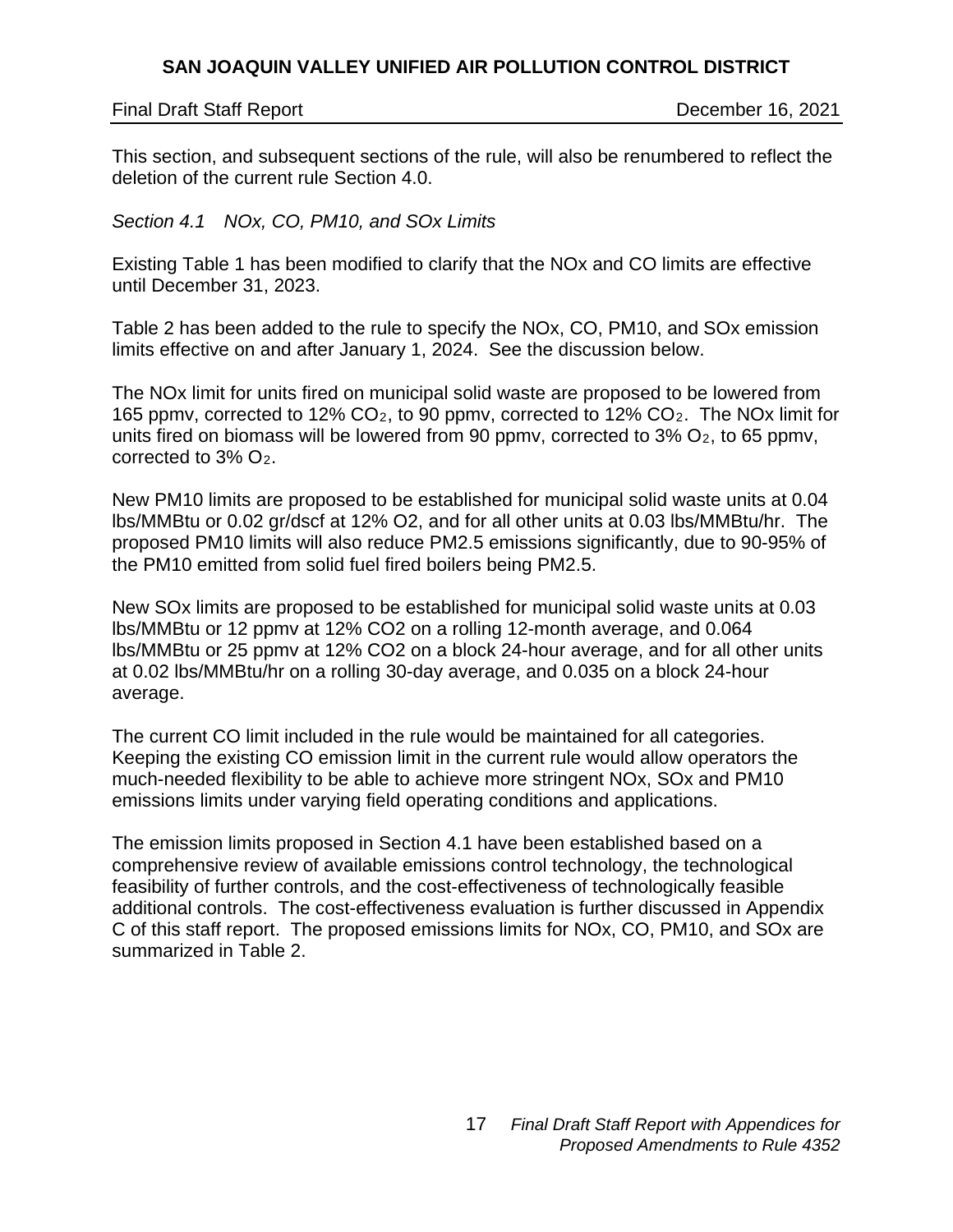Final Draft Staff Report **December 16, 2021** 

| <b>Table 2 Proposed Rule 4352 Emission Limits</b> |                                                  |                                   |                                               |                                                     |  |  |  |  |  |  |
|---------------------------------------------------|--------------------------------------------------|-----------------------------------|-----------------------------------------------|-----------------------------------------------------|--|--|--|--|--|--|
| <b>Fuel Type</b>                                  | <b>NO<sub>x</sub></b> Limit                      | <b>CO Limit</b>                   | <b>PM10 Limit</b>                             | <b>SOx Limit</b>                                    |  |  |  |  |  |  |
|                                                   |                                                  |                                   |                                               | 0.03 lbs/MMBtu <sup>C</sup>                         |  |  |  |  |  |  |
|                                                   | 110 ppmv                                         |                                   |                                               | or                                                  |  |  |  |  |  |  |
| Municipal                                         | corrected to<br>12% CO <sub>2</sub> A            |                                   | 0.04<br>lbs/MMBtu                             | 12 ppmv at 12%<br>$CO2$ $C$                         |  |  |  |  |  |  |
| <b>Solid Waste</b>                                | 90 ppmv<br>corrected to<br>12% CO <sub>2</sub> c | 400 ppmv<br>corrected to          | or<br>$0.02$ gr/dscf<br>@ 12% CO <sub>2</sub> | 0.064 lbs/MMBtu A<br>or                             |  |  |  |  |  |  |
|                                                   |                                                  | $3\%$ O <sub>2</sub> <sup>A</sup> |                                               | 25 ppmv<br>at 12% $CO2$ A                           |  |  |  |  |  |  |
|                                                   | 65 ppmv                                          |                                   | 0.03                                          | 0.02 lbs/MMBtu $B$                                  |  |  |  |  |  |  |
| <b>Biomass</b>                                    | corrected to 3%<br>$O2$ A                        |                                   | lbs/MMBtu                                     | 0.035 lbs/MMBtu $^{\text{A}}$                       |  |  |  |  |  |  |
| <b>All Others</b>                                 | 65 ppmv<br>corrected to 3%<br>$O2$ A             |                                   | 0.03<br>lbs/MMBtu                             | 0.02 lbs/MMBtu B<br>0.035 lbs/MMBtu $^{\mathsf{A}}$ |  |  |  |  |  |  |

A Block 24-hour average

B Rolling 30-day average

C Rolling 12-month average

SOx emissions limits are proposed to be established on both a short-term 24-hour basis, as well as on a longer averaging period of 30-days for biomass fired units, and annually for MSW fired units. This is to allow for variability in emissions that may result from different fuel sources on a short-term basis, while still requiring the units to achieve significantly lower SOx emissions on a longer term average.

The proposed emission limits for units fired on municipal solid waste are higher than the proposed emission limits for biomass (wood) fired units. Municipal solid waste is a lower quality fuel, as it is less energy dense than biomass. Additionally, municipal solid waste often includes materials that contain impurities that cause higher emissions, such as drywall which contains sulfur that is oxidized into SO2 when combusted. Due to the lower fuel quality and higher levels of materials with impurities, municipal solid waste plants have higher emission rates than biomass plants.

#### *Section 4.4 Monitoring Provisions*

Requirements were added to require the use of Continuous Emissions Monitoring Systems for SOx.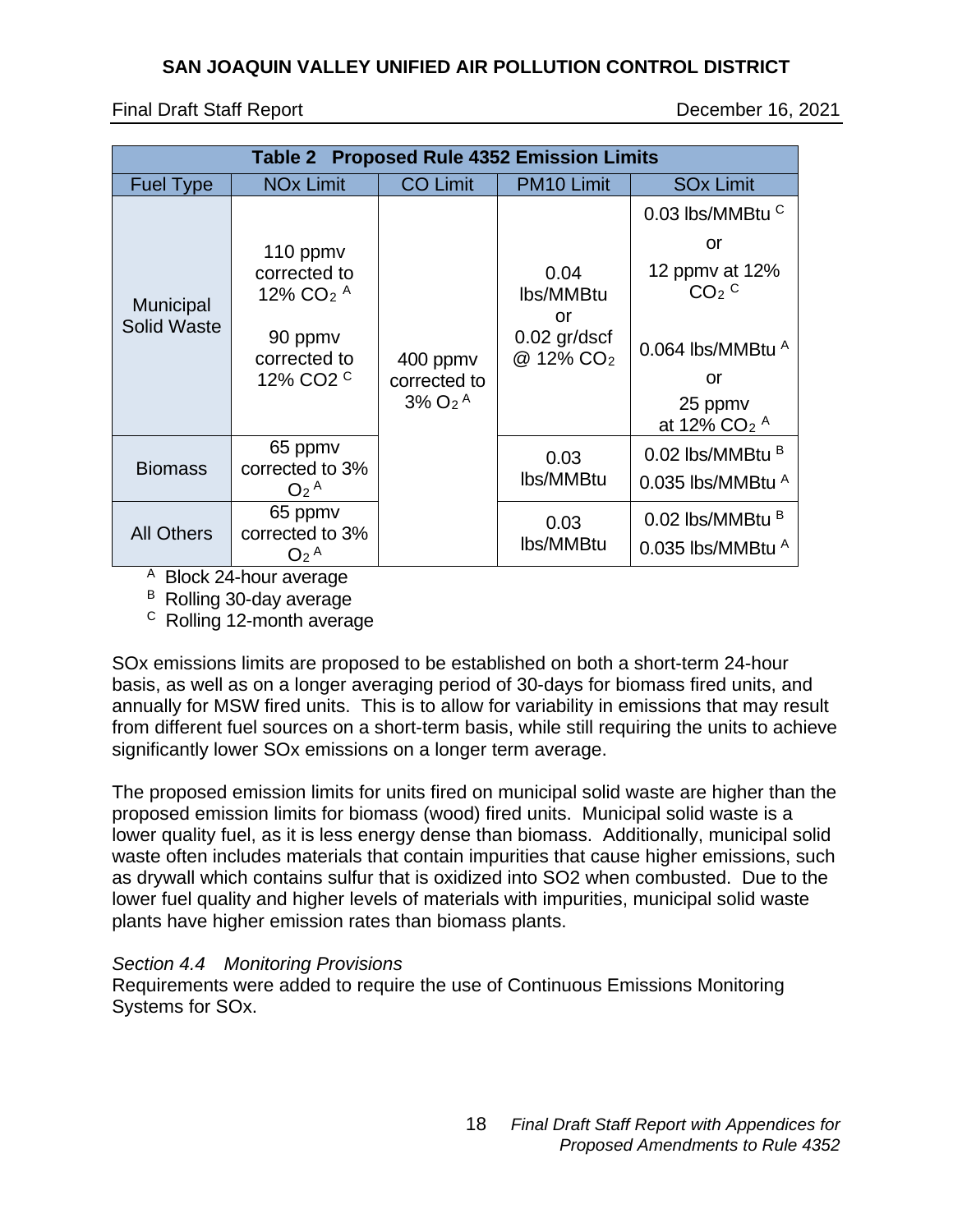### **Administrative Requirements (Section 5.0)**

#### *Section 5.3 Test Methods*

The existing test method references in the rule have been updated to reflect the latest version of test methodology available. Test methods were also added for PM10, SOx, and CO2.

### **Compliance Schedule (Section 6.0)**

This section is being added to the rule to establish a schedule for when operators must submit an authority to construct and a deadline for compliance with the proposed NOx, PM10, and SOx emission limits. A compliance schedule is necessary to identify the compliance dates for the emission limits on and after January 1, 2024. The compliance date for the proposed limits was determined based on the rule development commitment in the *2018 PM2.5 Plan.*

Timeframes established in the proposed rule reflect the time necessary for facilities to plan for full compliance with the proposed emission limits, including budgeting for any required modifications to the facility or facility operations, and modifying existing controls or facility control practices, and installing any required further control technologies. Along with the tables outlining the proposed compliance timeframes, language in this section has been added or modified to provide more clarity with the proposed changes to the rule, including definitions for Authority to Construct and Compliance Deadlines referenced in the compliance tables.

# <span id="page-18-0"></span>**IV. ANALYSIS**

The following analysis implement or reference requirements in the California Health and Safety Code, federal Clean Air Act, and the California Environmental Protection Act.

### <span id="page-18-1"></span>**A. Emission Reduction Analysis**

In order to determine the emission reductions associated with the proposed changes, District staff queried the District Permit Services Databases for all solid fuel fired units operating in the Valley, and then sorted the units into categories based on the types of fuel utilized (municipal solid waste and biomass). Based on existing permitted limits, District staff calculated the potential to emit for each affected unit, and then, based on the proposed new emissions limit for each pollutant, calculated the percent reduction that would be achieved through compliance with the proposed rule updates.

For State Implementation Plan (SIP) purposes, the percent reduction achieved through compliance with the proposed rule was applied to the baseline emissions inventory used in the District's *2018 PM2.5 Plan*. Based on these calculations, the SIP-creditable emission reductions estimated to be achieved from the proposed amendments to Rule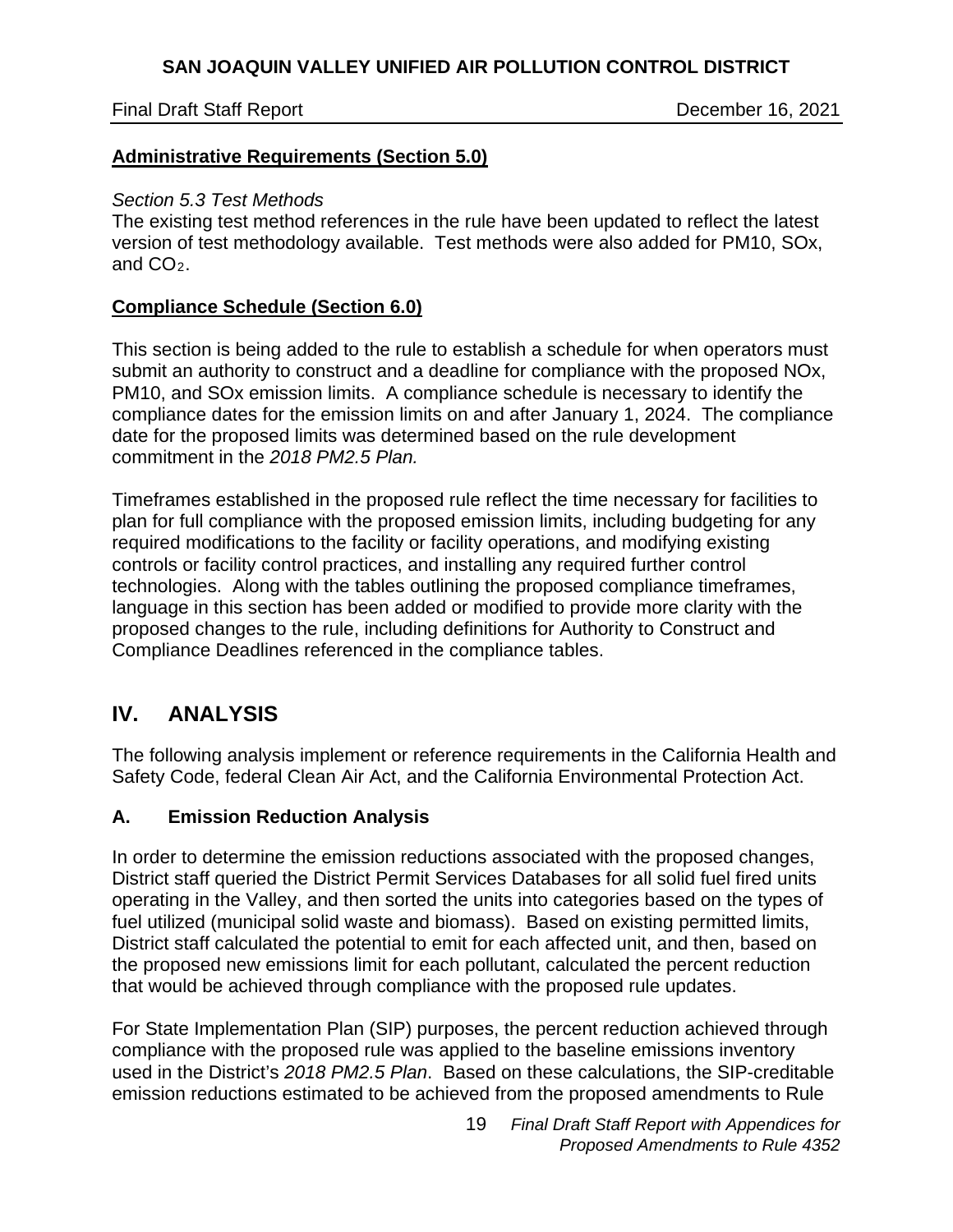Final Draft Staff Report **December 16, 2021** 

4352 are illustrated in the table below, in tons per day (tpd) on an annual average basis. Please see Appendix B of this draft staff report for further details.

### **Table 3 – Summary of NOx, PM10, PM2.5 and SOx Emission Reductions**

|                                              | <b>NOx</b> | <b>PM10</b> | <b>PM2.5</b> | <b>SO<sub>x</sub></b> |
|----------------------------------------------|------------|-------------|--------------|-----------------------|
| 2024 Reduction Percentage - MSW              |            | 24.5%       | 23.2%        | 64.7%                 |
| 2024 Reduction Percentage - Biomass          | 8.7%       | 28.4%       | 25.4%        | 48.9%                 |
| 2024 Emission Reduction (tons/day) - MSW     | 0.395      | 0.019       | 0.018        | 0.058                 |
| 2024 Emission Reduction (tons/day) - Biomass | 0.316      | 0.295       | 0.264        | 0.213                 |
| Total Emission Reductions by 2024 (tons/day) | 0.711      | 0.313       | 0.282        | 0.271                 |

### <span id="page-19-0"></span>**B. Cost Effectiveness Analysis**

The California Health and Safety Code (CH&SC) Section 40920.6(a) requires the District to conduct both an absolute cost effectiveness analysis and an incremental cost effectiveness analysis of available emission control options before adopting each BARCT rule. The purpose of conducting a cost effectiveness analysis is to evaluate the economic reasonableness of the pollution control measure or rule. The analysis also serves as a guideline in developing the control requirements of a rule. Cost effectiveness will depend on the current level of controls, unit size, fuel usage and final emission levels. Details of the cost effectiveness analysis is contained in Appendix C of this report.

### <span id="page-19-1"></span>**C. Socioeconomic Analysis**

State law requires the District to analyze the socioeconomic impacts of any proposed rule or rule amendment that significantly affects air quality or strengthens an emission limitation. The socioeconomic analysis has been used to further refine the rule amendments. The final socioeconomic report is attached to this staff report as Appendix D.

### <span id="page-19-2"></span>**D. Rule Consistency Analysis**

Pursuant to CH&SC §40727.2, prior to adopting, amending, or repealing a rule or regulation, the District is required to perform a written analysis that identifies and compares the air pollution control elements of the rule or regulation with corresponding elements of existing or proposed District and EPA rules, regulations, and guidelines that apply to the same source category. District staff has concluded that the proposed rules are not in conflict with nor inconsistent with other District rules, nor are the proposed rules in conflict with nor inconsistent with federal policy, rule, or regulations governing the same source category. The analysis is discussed further in Appendix E of this staff report.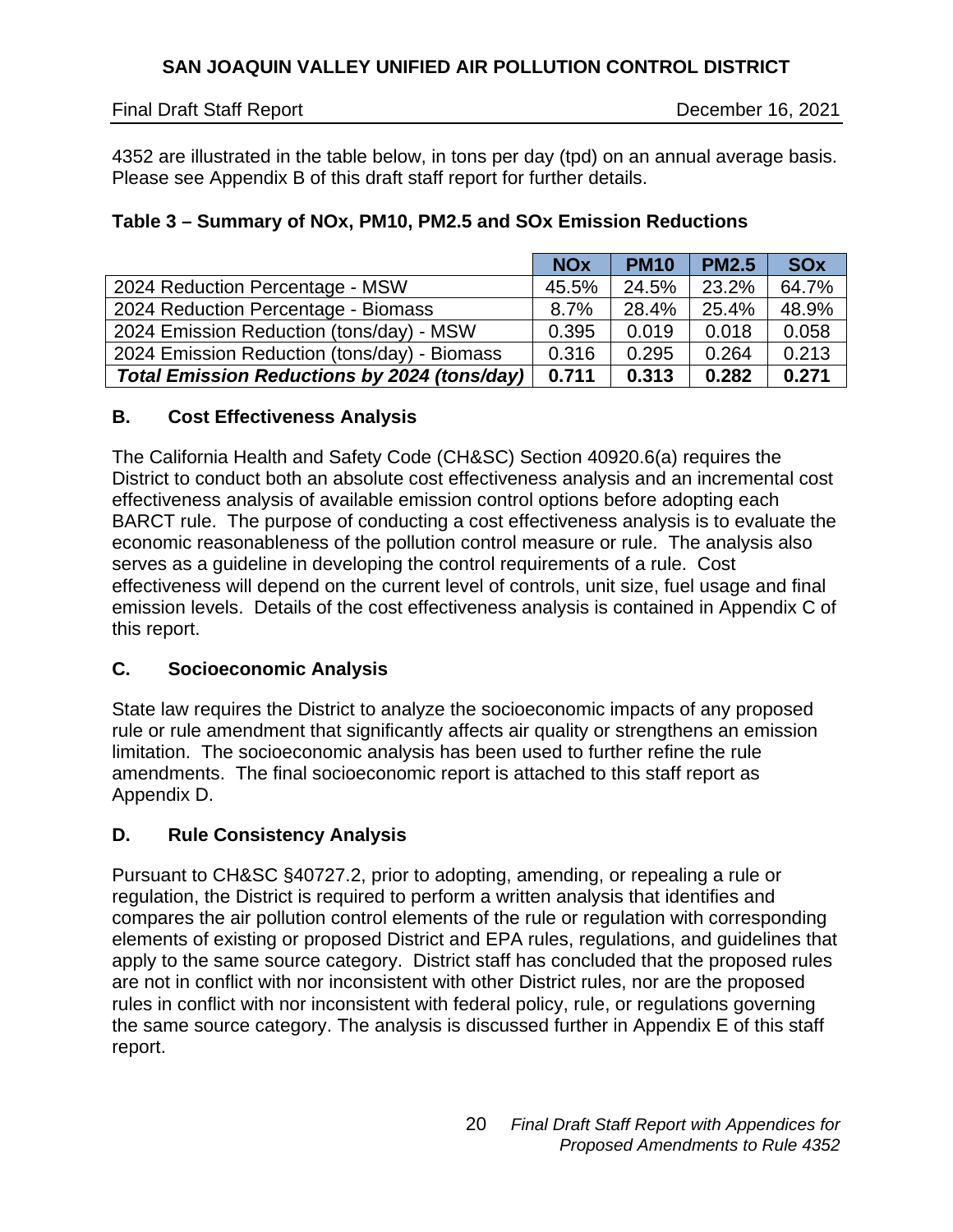#### <span id="page-20-0"></span>**E. Environmental Impacts**

Based on the District's assessment of the Rule Amendment, the District concludes that the Rule Amendment will not cause either a direct physical change in the environment or a reasonably foreseeable indirect physical change in the environment, and as such is not a "project" as that term is defined under the CEQA Guidelines § 15378.

The Rule Amendment to Rule 4352 is estimated to reduce NOx emissions by 0.711 tons per day (tpd), PM10 emissions by 0.313 tpd, PM2.5 emissions by 0.282 tpd, and SOx emissions by 0.271 tpd. According to Section 15061 (b)(3) of the CEQA Guidelines, a project is exempt from CEQA if, "(t)he activity is covered by the general rule that CEQA applies only to projects which have the potential for causing a significant effect on the environment. Where it can be seen with certainty that there is no possibility that the activity in question may have a significant effect on the environment, the activity is not subject to CEQA." As such, substantial evidence supports the District's assessment that assuming the Rule Amendment is a "project" under CEQA, it will not have any significant adverse effects on the environment.

In Furthermore, the Rule Amendment is an action taken by a regulatory agency, the San Joaquin Valley Air Pollution Control District, as authorized by state law to assure the maintenance, restoration, enhancement, or protection of air quality in the San Joaquin Valley where the regulatory process involves procedures for protection of air quality. CEQA Guidelines §15308 (Actions by Regulatory Agencies for Protection of the Environment), provides a categorical exemption for "actions taken by regulatory agencies, as authorized by state or local ordinance, to assure the maintenance, restoration, enhancement, or protection of the environment where the regulatory process involves procedures for protection of the environment. Construction activities and relaxation of standards allowing environmental degradation are not included in this exemption." No construction activities or relaxation of standards are included in this Rule Amendment.

Therefore, for all the above reasons, the Rule Amendment is exempt from CEQA. Pursuant to Section 15062 of the CEQA Guidelines, District staff will file a Notice of Exemption upon Governing Board approval of Rule Amendment.

#### <span id="page-20-1"></span>**F. Most Stringent Measures (MSM) and Best Available Retrofit Control Technology (BARCT) Analyses**

As previously discussed, on November 15, 2018, the District adopted the District's *2018 PM2.5 Plan* to satisfy Clean Air Act requirements for the PM2.5 national ambient air quality standards. As a part of the *2018 PM2.5 Plan*, the District demonstrated that Rule 4352 satisfies Best Available Control Measures (BACM) and performed a Most Stringent Measures (MSM) analysis for all rules that contain emission limits or requirements for NOx or PM. EPA defines MSM as, "*the maximum degree of emission reductions that has been required or achieved from a source or source category in any*